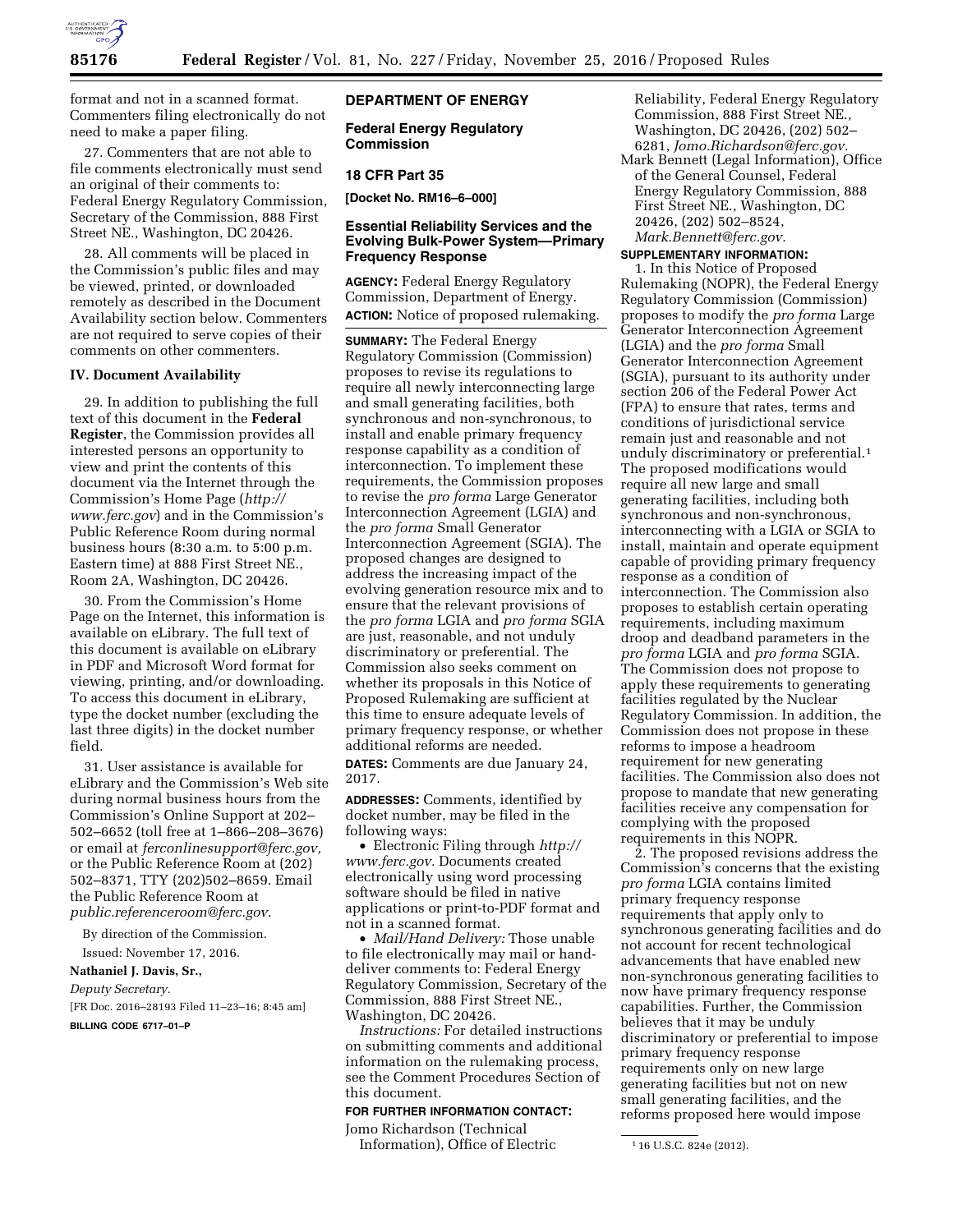comparable primary frequency response requirements on both new large and small generating facilities.

3. In addition, and as discussed below in paragraph 57, the Commission also seeks comment on whether its proposals in this NOPR are sufficient at this time to ensure adequate levels of primary frequency response, or whether additional reforms are needed.

4. The Commission seeks comment on the proposed reforms and requests for comment sixty (60) days after publication of this NOPR in the **Federal Register**.

### **I. Background**

### *A. Frequency Response*

5. Reliable operation of an Interconnection 2 depends on maintaining frequency within predetermined boundaries above and below a scheduled value, which is 60 Hertz (Hz) in North America. Changes in frequency are caused by changes in the balance between load and generation, such as the sudden loss of a large generator or a large amount of load. If frequency deviates too far above or below its scheduled value, it could potentially result in under frequency load shedding (UFLS), generation tripping, or cascading outages.3

6. Mitigation of frequency deviations after the sudden loss of generation or load is driven by three primary factors: inertial response, primary frequency response, and secondary frequency response.4 Primary frequency response actions begin within seconds after system frequency changes and are mostly provided by the automatic and autonomous actions (*i.e.,* outside of system operator control) of turbine-

4 In the Notice of Inquiry issued in Docket No. RM16–6–000 on Feb. 8, 2016, the Commission provided detailed discussion of how inertia, primary frequency response, and secondary frequency response interact to mitigate frequency deviations. *Essential Reliability Services and the Evolving Bulk-Power System—Primary Frequency Response,* 154 FERC ¶ 61,117, at PP 3–7 (2016) (NOI). *See also Use of Frequency Response Metrics to Assess the Planning and Operating Requirements for Reliable Integration of Variable Renewable Generation,* Lawrence Berkeley National Laboratory, at 13–14 (Dec. 2010), *[http://](http://energy.lbl.gov/ea/certs/pdf/lbnl-4142e.pdf) [energy.lbl.gov/ea/certs/pdf/lbnl-4142e.pdf](http://energy.lbl.gov/ea/certs/pdf/lbnl-4142e.pdf)* (LBNL 2010 Report).

governors, while some response is provided by frequency responsive loads.5 Primary frequency response actions are intended to arrest abnormal frequency deviations and ensure that system frequency remains within acceptable bounds. An important goal for system planners and operators is for the frequency nadir,<sup>6</sup> during large disturbances, to remain above the first stage of UFLS set points within an Interconnection.

7. Frequency response is a measure of an Interconnection's ability to arrest and stabilize frequency deviations following the sudden loss of generation or load, and is affected by the collective responses of generation and load throughout the Interconnection. When considered in aggregate, the primary frequency response provided by generators within an Interconnection has a significant impact on the overall frequency response. NERC Reliability Standard BAL–003–1.1 defines the amount of frequency response needed from balancing authorities 7 to maintain Interconnection frequency within predefined bounds and includes requirements for the measurement and provision of frequency response.8 While NERC Reliability Standard BAL–003– 1.1 establishes requirements for balancing authorities, it does not include any requirements for individual generator owners or operators.9

<sup>6</sup>The point at which the frequency decline is arrested (following the sudden loss of generation) is called the frequency nadir, and represents the point at which the net primary frequency response (real power) output from all generating units and the decrease in power consumed by the load within an Interconnection matches the net initial loss of generation (in megawatts (MW)).

7NERC's Glossary of Terms defines a balancing authority as ''(t)he responsible entity that integrates resource plans ahead of time, maintains loadinterchange-generation balance within a balancing authority area, and supports Interconnection frequency in real time.''

8 *Frequency Response and Frequency Bias Setting Reliability Standard,* Order No. 794, 146 FERC ¶ 61,024 (2014).

9The Commission has also accepted Regional Reliability Standard BAL–001–TRE–01 (Primary Frequency Response in the ERCOT Region) as mandatory and enforceable, which does establish requirements for generator owners and operators with respect to governor control settings and the provision of primary frequency response within the Electric Reliability Council of Texas (ERCOT) region. *North American Electric Reliability Corporation,* 146 FERC ¶ 61,025 (2014).

8. Unless otherwise required by tariffs or interconnection agreements, generator owners and operators can independently decide whether units are configured to provide primary frequency response.10 The magnitude and duration of a generator's response to frequency deviations is generally determined by the settings of the unit's governor 11 (or equivalent controls) and other plant level (*e.g.,* ''outer-loop'') control systems. In particular, the governor's droop and deadband settings have a significant impact on the unit's provision of primary frequency response. In addition, plant-level or ''outer-loop'' controls, unless properly configured, can override or nullify a generator's governor response and return the unit to operate at a scheduled pre-disturbance megawatt set-point.12 In 2010, NERC conducted a survey of generator owners and operators and found that only approximately 30 percent of generators in the Eastern Interconnection provided primary frequency response, and that only approximately 10 percent of generators provided sustained primary frequency response.13 This suggests that many generators within the Interconnection disable or otherwise set their governors or outer-loop controls such that they provide little to no primary frequency response.14

9. Declining frequency response performance has been an industry concern for many years. NERC, in conjunction with EPRI, initiated its first examination of declining frequency response and governor response in 1991.15 More recently, as noted in the

11A governor is an electronic or mechanical device that implements primary frequency response on a generator via a droop parameter. Droop refers to the variation in real power (MW) output due to variations in system frequency and is typically expressed as a percentage (*e.g.,* 5 percent droop). Droop reflects the amount of frequency change from nominal (*e.g.,* 5 percent of 60 Hz is 3 Hz) that is necessary to cause the main prime mover control mechanism of a generating facility to move from fully closed to fully open. A governor also has a deadband parameter which establishes a minimum frequency deviation (*e.g.,* ±0.036 Hz) from nominal that must be exceeded in order for the governor to act.

12For more discussion on ''premature withdrawal'' of primary frequency response, *see*  NOI, 154 FERC ¶ 61,117 at PP 49–50.

13*See* NERC *Frequency Response Initiative Report: The Reliability Role of Frequency Response*  (Oct. 2012), *[http://www.nerc.com/docs/pc/FRI](http://www.nerc.com/docs/pc/FRI_Report_10-30-12_Master_w-appendices.pdf)*\_ *Report*\_*10-30-12*\_*Master*\_*[w-appendices.pdf](http://www.nerc.com/docs/pc/FRI_Report_10-30-12_Master_w-appendices.pdf)* (NERC Frequency Response Initiative Report) at 95.

14However, as noted below, some commenters note that nuclear generating units are restricted by their U.S. Nuclear Regulatory Commission operating licenses regarding the provision of primary frequency response.

15NERC Frequency Response Initiative Report at 22.

<sup>2</sup>An Interconnection is a geographic area in which the operation of the electric system is synchronized. In the continental United States, there are three Interconnections, namely the Eastern, Texas, and Western Interconnections.

<sup>3</sup>UFLS is designed for use in extreme conditions to stabilize the balance between generation and load. Under frequency protection schemes are drastic measures employed if system frequency falls below a specified value. *See Automatic Underfrequency Load Shedding and Load Shedding Plans Reliability Standards,* Notice of Proposed Rulemaking, FERC Stats. & Regs. ¶ 32,682, at PP 4– 10 (2011) (Order No. 763 NOPR) at PP 4–10.

<sup>5</sup>NOI, 154 FERC ¶ 61,117 at P 6. The Commission also noted that regulation service is different than primary frequency response because generating facilities that provide regulation respond to automatic generation control signals and regulation service is centrally coordinated by the system operator, whereas primary frequency response service, in contrast, is autonomous and is not centrally coordinated. Schedule 3 of the *pro forma*  Open Access Transmission Tariff (OATT) bundles these different services together, despite their differences. *See Id.* n.66.

<sup>10</sup>*See* NOI, 154 FERC ¶ 61,117 at PP 18–19.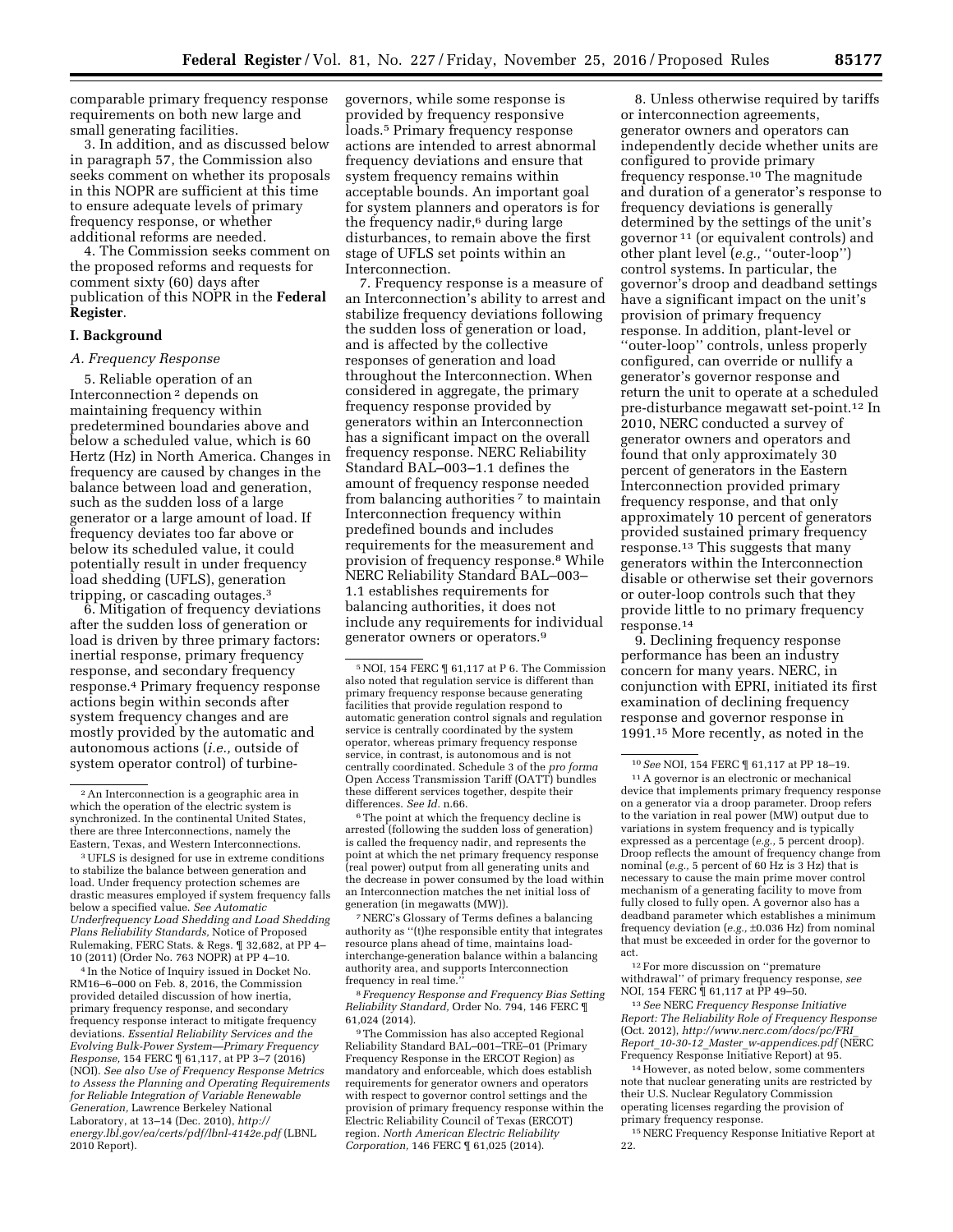NOI, while the three U.S. Interconnections currently exhibit adequate frequency response performance above their Interconnection Frequency Response Obligations,16 there has been a significant decline in the frequency response performance of the Western and Eastern Interconnections.17

# *B. Prior Commission Actions*

10. In Order Nos. 2003 18 and 2006,19 the Commission adopted standard procedures for the interconnection of large and small generating facilities, including the development of standardized *pro forma* generator interconnection agreements and procedures. The Commission required public utility transmission providers 20 to file revised OATTs containing these standardized provisions, and use the LGIA and SGIA to provide nondiscriminatory interconnection service to Large Generators (*i.e.,* generating facilities having a capacity of more than 20 MW) and Small Generators (*i.e.,*  generators having a capacity of no more than 20 MW). The *pro forma* LGIA and *pro forma* SGIA have since been revised through various subsequent proceedings.21

17NOI, 154 FERC ¶ 61,117 at P 20.

18*Standardization of Generator Interconnection Agreements and Procedures,* Order No. 2003, FERC Stats. & Regs. ¶ 31,146 (2003), *order on reh'g,* Order No. 2003–A, FERC Stats. & Regs. ¶ 31,160, *order on reh'g,* Order No. 2003–B, FERC Stats. & Regs. ¶ 31,171 (2004), *order on reh'g,* Order No. 2003–C, FERC Stats. & Regs. ¶ 31,190 (2005), *aff'd sub nom. Nat'l Ass'n of Regulatory Util. Comm'rs* v. *FERC,*  475 F.3d 1277 (D.C. Cir. 2007), *cert. denied,* 552 U.S. 1230 (2008).

19*Standardization of Small Generator Interconnection Agreements and Procedures,* Order No. 2006, FERC Stats. & Regs. ¶ 31,180, *order on reh'g,* Order No. 2006–A, FERC Stats. & Regs. ¶ 31,196 (2005), *order granting clarification,* Order No. 2006–B, FERC Stats. & Regs. ¶ 31,221 (2006).

20A public utility is a utility that owns, controls, or operates facilities used for transmitting electric energy in interstate commerce, as defined by the FPA. *See* 16 U.S.C. 824(e) (2012). A non-public utility that seeks voluntary compliance with the reciprocity condition of an OATT may satisfy that condition by filing an OATT, which includes a LGIA and SGIA. *See* Order No. 2003, FERC Stats. & Regs. ¶ 31,146, at PP 840–845.

21*E.g., Small Generator Interconnection Agreements and Procedures,* Order No. 792, 145 FERC ¶ 61,159 (2013), *clarifying,* Order No. 792–A, 146 FERC ¶ 61,214 (2014); *Reactive Power Requirements for Non-Synchronous Generation,*  Order No. 827, 81 FR 40,793 (Jun. 23, 2016), 155 FERC ¶ 61,277 (2016); *Requirements for Frequency and Voltage Ride Through Capability of Small Generating Facilities,* Order No. 828, 81 FR 50,290 (Aug. 1, 2016), 156 FERC ¶ 61,062 (2016).

11. As relevant here, the *pro forma*  LGIA and *pro forma* SGIA are largely silent on any requirements with respect to primary frequency response. In particular, the only requirement in the *pro forma* LGIA or *pro forma* SGIA related to primary frequency response is contained within current Article 9.6.2.1 of the *pro forma* LGIA (Governors and Regulators), which provides that *if*  speed governors are installed, they should be operated in automatic mode.22 A speed governor implements the primary frequency response provided by a synchronous generating facility; however, Article 9.6.2.1 does not address governor settings or plantlevel controls, which also affect the ability of a generating facility to provide primary frequency response. In addition, Article 9.6.2.1 does not require the installation of the necessary equipment for frequency response capability (*i.e.,* governors or equivalent controls). Finally, the *pro forma* SGIA does not contain any provisions related to primary frequency response.

# *C. Efforts To Evaluate the Impacts of the Changing Resource Mix*

12. The Commission's *pro forma*  generator interconnection agreements and procedures were developed at a time when traditional synchronous generating facilities with standard governor controls and large rotational inertia were the predominant sources of electricity generation. However, the nation's resource mix has undergone significant change since the issuance of Order Nos. 2003 and 2006. This transformation has been characterized by the retirement of baseload, synchronous generating facilities and the integration of more distributed generation, demand response, and natural gas generating facilities, and the rapid expansion of non-synchronous variable energy resources (VERs) such as wind and solar.23 For example, the U.S. Energy Information Administration (EIA) has observed that the U.S. added approximately 13 gigawatts (GW) of wind, 6.2 GW of utility scale solar photovoltaic (PV), and 3.6 GW of distributed solar PV generating facilities in 2014 and 2015.24 Conversely, NERC

has reported 25 that almost 42 GW of synchronous generating facilities (*e.g.,*  coal, nuclear, and natural gas) have retired between 2011 and 2014, and the EIA recently reported that nearly 14 GW of coal and 3 GW of natural gas generating facilities retired in 2015.26

13. While technological advancements have enabled wind and solar generating facilities to now have the ability to provide primary frequency response, this functionality has not historically been a standard feature that was included and enabled on nonsynchronous generating facilities. Moreover, wind and solar generating facilities typically operate at their maximum operating output, leaving no capacity (or ''headroom'') 27 to provide primary frequency response during under-frequency conditions.

14. Given the changes in the resource mix and concerns about the significant decline in frequency response for the Eastern and Western Interconnections,28 NERC has undertaken several initiatives to evaluate the impacts of the changing resource mix, particularly with respect to primary frequency response. For example, in 2014, NERC initiated the Essential Reliability Services Task Force (Task Force) to analyze and better understand the impacts of the changing resource mix and develop technical assessments of essential reliability services.29 The Task Force focused on three essential reliability services: Frequency support, ramping capability, and voltage support.30 The Task Force considered the seven ancillary

27Headroom refers to the difference between the current operating point of a generator and its maximum operating capability, and represents the potential amount of additional energy that can be provided by the generating facility in real-time.

28*See* NERC *Frequency Response Initiative Industry Advisory—Generator Governor Frequency Response,* at slide 10 (Apr. 2015), *[http://](http://www.nerc.com/pa/rrm/Webinars%20DL/Generator_Governor_Frequency_Response_Webinar_April_2015.pdf) [www.nerc.com/pa/rrm/Webinars%20DL/Generator](http://www.nerc.com/pa/rrm/Webinars%20DL/Generator_Governor_Frequency_Response_Webinar_April_2015.pdf)*\_ *Governor*\_*[Frequency](http://www.nerc.com/pa/rrm/Webinars%20DL/Generator_Governor_Frequency_Response_Webinar_April_2015.pdf)*\_*Response*\_*Webinar*\_*April*\_ *[2015.pdf.](http://www.nerc.com/pa/rrm/Webinars%20DL/Generator_Governor_Frequency_Response_Webinar_April_2015.pdf)* (NERC 2015 Frequency Response Webinar). *See* also LBNL 2010 Report at pp xiv–xv.

29Essential reliability services are referred to as elemental reliability building blocks from resources (generation and load) that are necessary to maintain the reliability of the Bulk-Power System. *See*  Essential Reliability Services Task Force Scope Document, at 1 (Apr. 2014), *[http://www.nerc.com/](http://www.nerc.com/comm/Other/essntlrlbltysrvcstskfrcDL/Scope_ERSTF_Final.pdf)  [comm/Other/essntlrlbltysrvcstskfrcDL/Scope](http://www.nerc.com/comm/Other/essntlrlbltysrvcstskfrcDL/Scope_ERSTF_Final.pdf)*\_ *ERSTF*\_*[Final.pdf.](http://www.nerc.com/comm/Other/essntlrlbltysrvcstskfrcDL/Scope_ERSTF_Final.pdf)* 

<sup>16</sup>The Interconnection Frequency Response Obligations are established by NERC and are designed to require sufficient frequency response for each Interconnection (*i.e.,* the Eastern, ERCOT, Quebec and Western Interconnections) to arrest frequency declines even for severe, but possible, contingencies.

<sup>22</sup>Article 9.6.2.1 of the *pro forma* LGIA. 23The term VER is defined as a device for the production of electricity that is characterized by an energy source that: (1) Is renewable; (2) cannot be stored by the facility owner or operator; and (3) has variability that is beyond the control of the facility owner or operator. *See, e.g., Integration of Variable Energy Resources,* Order No. 764, FERC Stats. & Regs. ¶ 31,331, at P 210 (2012).

<sup>24</sup>*See, U.S. electric generation capacity additions, 2015 vs. 2014,* EIA (March 2016), *[https://](https://www.eia.gov/todayinenergy/detail.php?id=25492) [www.eia.gov/todayinenergy/detail.php?id=25492.](https://www.eia.gov/todayinenergy/detail.php?id=25492)* 

<sup>25</sup>*See* NERC 2015 LTRA (Dec. 2015), *[http://](http://www.nerc.com/pa/RAPA/ra/Reliability%20Assessments%20DL/2015LTRA%20-%20Final%20Report.pdf) [www.nerc.com/pa/RAPA/ra/](http://www.nerc.com/pa/RAPA/ra/Reliability%20Assessments%20DL/2015LTRA%20-%20Final%20Report.pdf)* 

*[Reliability%20Assessments%20DL/2015LTRA%20-](http://www.nerc.com/pa/RAPA/ra/Reliability%20Assessments%20DL/2015LTRA%20-%20Final%20Report.pdf) [%20Final%20Report.pdf.](http://www.nerc.com/pa/RAPA/ra/Reliability%20Assessments%20DL/2015LTRA%20-%20Final%20Report.pdf)* 

<sup>26</sup>*See Electricity generating capacity retired in 2015 by fuel and technology,* EIA (May 2016), *[http://www.eia.gov/todayinenergy/](http://www.eia.gov/todayinenergy/detail.php?id=25272) [detail.php?id=25272.](http://www.eia.gov/todayinenergy/detail.php?id=25272)* 

<sup>30</sup>Essential Reliability Services Task Force Measures Report, at 22 (Dec. 2015), *[http://](http://www.nerc.com/comm/Other/essntlrlbltysrvcstskfrcDL/ERSTF%20Framework%20Report%20-%20Final.pdf) [www.nerc.com/comm/Other/essntlrlblty](http://www.nerc.com/comm/Other/essntlrlbltysrvcstskfrcDL/ERSTF%20Framework%20Report%20-%20Final.pdf) [srvcstskfrcDL/ERSTF%20Framework%20Report](http://www.nerc.com/comm/Other/essntlrlbltysrvcstskfrcDL/ERSTF%20Framework%20Report%20-%20Final.pdf) [%20-%20Final.pdf.](http://www.nerc.com/comm/Other/essntlrlbltysrvcstskfrcDL/ERSTF%20Framework%20Report%20-%20Final.pdf)*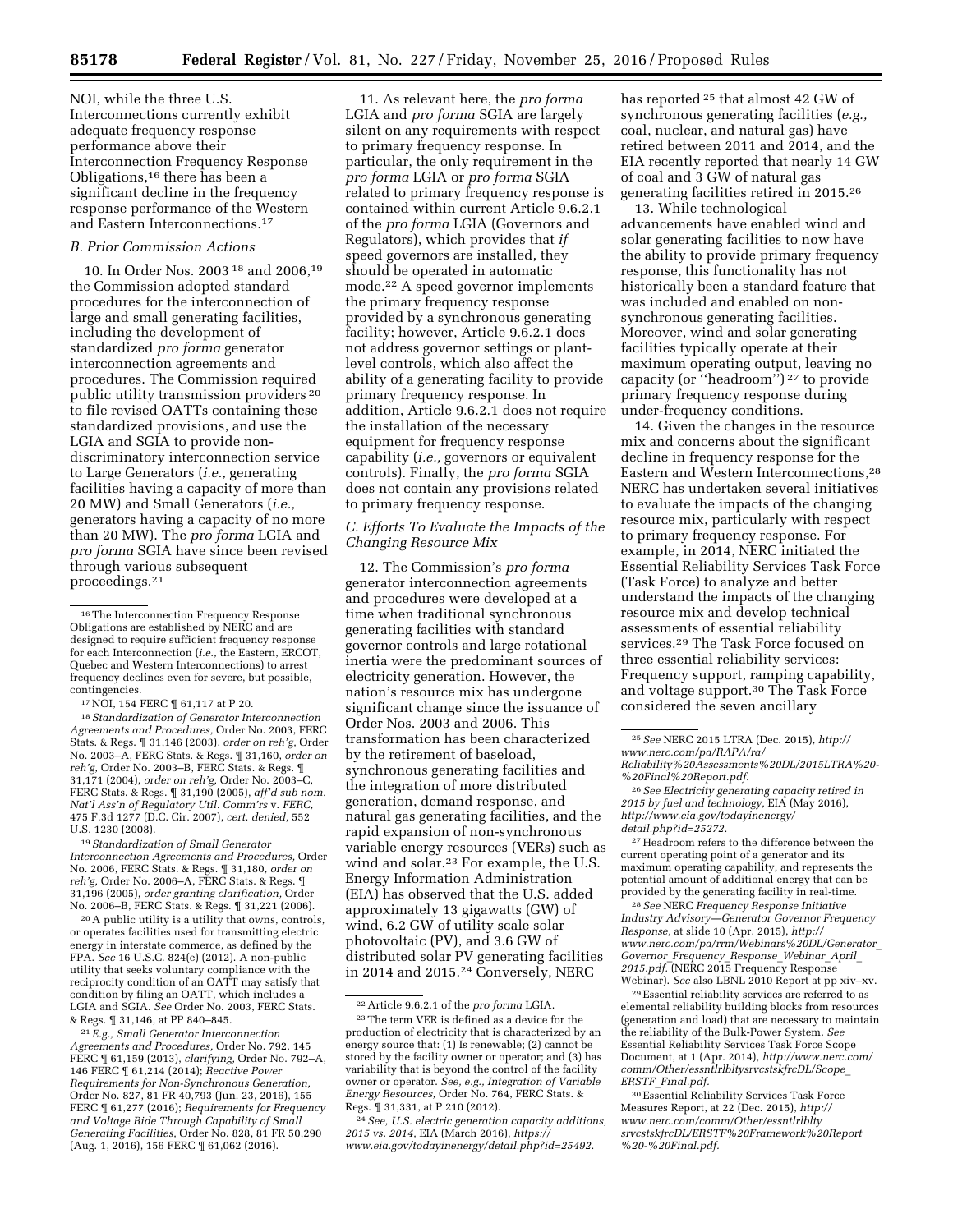services 31 adopted by the Commission in Order Nos. 888 32 and 890 33 as a subset of the essential reliability services that may need to be augmented by additional services as the Bulk-Power System 34 characteristics change.

15. The Task Force did not recommend new reliability standards or specific actions to alter the existing suite of ancillary services; however, it did make certain conclusions with regard to primary frequency response. Specifically, the Task Force concluded that it is prudent and necessary to ensure that primary frequency response capabilities are present in the future generation resource mix, and recommended that all new generators support the capability to manage frequency.35

16. In addition, as part of its ongoing analysis of primary frequency response concerns, NERC observed in a 2012 report that a number of generators implemented deadband settings that were so wide as to effectively defeat the ability to provide primary frequency response.36 The report also notes that many generators provide frequency response in the wrong direction during

32*Promoting Wholesale Competition Through Open Access Non-Discriminatory Transmission Services by Public Utilities; Recovery of Stranded Costs by Public Utilities and Transmitting Utilities,*  Order No. 888, FERC Stats. & Regs. ¶ 31,036 (1996), *order on reh'g,* Order No. 888–A, FERC Stats. & Regs. ¶ 31,048, *order on reh'g,* Order No. 888–B, 81 FERC ¶ 61,248 (1997), *order on reh'g,* Order No. 888–C, 82 FERC ¶ 61,046 (1998), *aff'd in relevant part sub nom. Transmission Access Policy Study Group* v. *FERC,* 225 F.3d 667 (D.C. Cir. 2000), *aff'd sub nom. New York* v. *FERC,* 535 U.S. 1 (2002).

33*Preventing Undue Discrimination and Preference in Transmission Service,* Order No. 890, FERC Stats. & Regs. ¶ 31,241, *order on reh'g,* Order No. 890–A, FERC Stats. & Regs. ¶ 31,261 (2007), *order on reh'g,* Order No. 890–B, 123 FERC ¶ 61,299 (2008), *order on reh'g,* Order No. 890–C, 126 FERC ¶ 61,228, *order on clarification,* Order No. 890–D, 129 FERC ¶ 61,126 (2009).

34Section 215(a)(1) of the Federal Power Act (FPA), 16 U.S.C. 824o(a)(1) (2012) defines ''Bulk-Power System'' as those ''facilities and control systems necessary for operating an interconnected electric energy transmission network (or any portion thereof) [and] electric energy from generating facilities needed to maintain transmission system reliability.'' The term does not include facilities used in the local distribution of electric energy. *See also Mandatory Reliability Standards for the Bulk-Power System,* Order No. 693, FERC Stats. & Regs. ¶ 31,242 at P 76, *order on reh'g,* Order No. 693–A, 120 FERC ¶ 61,053 (2007).

35Essential Reliability Services Task Force Measures Report at vi.

36NERC Frequency Response Initiative Report at 92.

a disturbance.37 Additionally, in February 2015, NERC issued an Industry Advisory that determined that a significant portion of generators within the Eastern Interconnection use deadbands or governor control settings that either inhibit or prevent the provision of primary frequency response.38 Moreover, as noted in the NOI, NERC observed in 2015 that in many conventional steam plants, deadband settings exceed ±0.036 Hz, resulting in primary frequency response that is not sustained, and that the vast majority of the gas turbine fleet is not frequency responsive.39 In response to these issues and other concerns, NERC's Operating Committee approved a voluntary Primary Frequency Control Guideline that contains recommended settings for generator governors and other plant control systems, and encourages generators within the three U.S. Interconnections to provide sustained and effective primary frequency response.40 NERC's Guideline recommends maximum 5 percent droop and ±0.036 Hz deadband settings for most generating facilities.41

# *D. Initiatives by Individual Transmission Providers*

17. While the *pro forma* LGIA and *pro forma* SGIA do not provide specific requirements related to frequency response, some public utility transmission providers have included provisions related to primary frequency response in their LGIA, SGIA, OATTs, and/or business practice manuals.

18. For example, ISO New England Inc. (ISO–NE) and New York Independent System Operator, Inc. (NYISO) have adopted provisions to their LGIAs that establish more specific requirements for governor operation.42

<sup>39</sup> NOI, 154 FERC  $\P$  61,117 at P 50 (citing to NERC 2015 Frequency Response Webinar at 1).

<sup>40</sup> See NERC Primary Frequency Control Guideline Final Draft (Dec. 2015), *[http://](http://www.nerc.com/comm/OC/Reliability%20Guideline%20DL/Primary_Frequency_Control_final.pdf) [www.nerc.com/comm/OC/Reliability%20Guideline](http://www.nerc.com/comm/OC/Reliability%20Guideline%20DL/Primary_Frequency_Control_final.pdf) [%20DL/Primary](http://www.nerc.com/comm/OC/Reliability%20Guideline%20DL/Primary_Frequency_Control_final.pdf)*\_*Frequency*\_*Control*\_*final.pdf*  (NERC Primary Frequency Control Guideline). *See also* NERC Operating Committee Meeting Minutes (Jan. 2016), *[http://www.nerc.com/comm/OC/](http://www.nerc.com/comm/OC/AgendasHighlightsMinutes/Operating%20Committee%20Minutes%20-%20Dec%2015-16%202015-Final.pdf) [AgendasHighlightsMinutes/Operating](http://www.nerc.com/comm/OC/AgendasHighlightsMinutes/Operating%20Committee%20Minutes%20-%20Dec%2015-16%202015-Final.pdf) [%20Committee%20Minutes%20-%20Dec%2015-16](http://www.nerc.com/comm/OC/AgendasHighlightsMinutes/Operating%20Committee%20Minutes%20-%20Dec%2015-16%202015-Final.pdf) [%202015-Final.pdf.](http://www.nerc.com/comm/OC/AgendasHighlightsMinutes/Operating%20Committee%20Minutes%20-%20Dec%2015-16%202015-Final.pdf)* 

41*See* NERC Primary Frequency Control Guideline at 7–9.

42*See* ISO–NE, Transmission, Markets and Services Tariff, Schedule 22 Large Generator Interconnection Procedures (9.0.0), Appendix 6, 9.6.2.2; NYISO, NYISO Tariffs, NYISO OATT, 30.14 OATT Att. X Appendices (8.0.0), Appendix 6, 9.5.4.

In particular, ISO–NE requires each generator within its region with a capability of 10 MW or more, including VERs, to operate with a functioning governor with specified droop and deadband settings, *i.e.,* maximum 5 percent droop and ±0.036 Hz deadband, and to also ensure that the provision of primary frequency response is not inhibited by the effects of outer-loop controls.43

19. PJM Interconnection, L.L.C. (PJM) has implemented governor droop and deadband requirements, *i.e.,* maximum 5 percent droop and ±0.036 Hz deadband, for all generating facilities excluding nuclear facilities with a gross plant/facility aggregate nameplate rating greater than 75 MVA.44 PJM also recently added new interconnection requirements requiring new nonsynchronous generators to interconnect with ''enhanced inverters'' that have various capabilities including, among other things, the ability to provide primary frequency response.45

20. Midcontinent Independent System Operator, Inc. (MISO) requires governor operation as a condition for providing regulating reserve but does not require specific settings.46 Also, the Commission recently accepted tariff provisions proposed by the California Independent System Operator Corporation (CAISO) to require governor operation, specified droop and deadband settings, *i.e.,* maximum 5 percent droop and ±0.036 Hz deadband, and provisions for sustained primary frequency response for its participating generators that have traditional governor controls.47

### *E. Notice of Inquiry*

#### 1. Summary

21. On February 18, 2016, the Commission issued the NOI to explore issues regarding essential reliability

45*PJM Interconnection, L.L.C.,* 151 FERC ¶ 61,097, at n.58 (2015).

46*See* MISO, FERC Electric Tariff, Module C, Energy and Operating Reserve Markets 39.2.1B (34.0.0) (''All Regulation Qualified Resources in the Day-Ahead Energy and Operating Reserve Market must be capable of automatically responding to and alleviating frequency deviations through a speed governor or similar device in accordance with the Applicable Reliability Standards.'').

47*CAISO,* 156 FERC ¶ 61,182, at PP 10–12 and 17 (2016).

<sup>31</sup>The seven *pro forma* ancillary services set forth in Order Nos. 888 and 890 are: (1) Scheduling, System Control and Dispatch Service; (2) Reactive Supply and Voltage Control from Generation Sources Service; (3) Regulation and Frequency Response Service; (4) Energy Imbalance Service; (5) Operating Reserve—Spinning Reserve Service; (6) Operating Reserve—Supplemental Reserve Service; and (7) Generator Imbalance Service.

 $37$  NERC Frequency Response Initiative Report at  $96-97$ 

<sup>&</sup>lt;sup>38</sup> NERC Generator Governor Frequency Response Industry Advisory (Feb. 2015), *[http://](http://www.nerc.com/pa/rrm/bpsa/Alerts%20DL/2015%20Alerts/NERC%20Alert%20A-2015-02-05-01%20Generator%20Governor%20Frequency%20Response.pdf) [www.nerc.com/pa/rrm/bpsa/Alerts%20DL/2015](http://www.nerc.com/pa/rrm/bpsa/Alerts%20DL/2015%20Alerts/NERC%20Alert%20A-2015-02-05-01%20Generator%20Governor%20Frequency%20Response.pdf) [%20Alerts/NERC%20Alert%20A-2015-02-05-01](http://www.nerc.com/pa/rrm/bpsa/Alerts%20DL/2015%20Alerts/NERC%20Alert%20A-2015-02-05-01%20Generator%20Governor%20Frequency%20Response.pdf) [%20Generator%20Governor%20Frequency](http://www.nerc.com/pa/rrm/bpsa/Alerts%20DL/2015%20Alerts/NERC%20Alert%20A-2015-02-05-01%20Generator%20Governor%20Frequency%20Response.pdf) [%20Response.pdf.](http://www.nerc.com/pa/rrm/bpsa/Alerts%20DL/2015%20Alerts/NERC%20Alert%20A-2015-02-05-01%20Generator%20Governor%20Frequency%20Response.pdf)* 

<sup>43</sup>*See* ISO–NE's Operating Procedure No. 14 I (Governor Control), *[http://www.iso-ne.com/rules](http://www.iso-ne.com/rules_proceds/operating/isone/op14/op14_rto_final.pdf)*\_ *[proceds/operating/isone/op14/op14](http://www.iso-ne.com/rules_proceds/operating/isone/op14/op14_rto_final.pdf)*\_*rto*\_*final.pdf.* 

<sup>44</sup>PJM's *pro forma* interconnection agreements obligate interconnection customers within its region to abide by all PJM rules and procedures, including rules set forth in PJM's Manuals (*See* PJM Tariff, Attachment O 8.0). *See also* PJM Manual 14D 7.1.1 (Generator Real-Power Control), *[http://](http://www.pjm.com/~/media/documents/manuals/m14d.ashx) www.pjm.com/*∼*[/media/documents/manuals/](http://www.pjm.com/~/media/documents/manuals/m14d.ashx) [m14d.ashx.](http://www.pjm.com/~/media/documents/manuals/m14d.ashx)*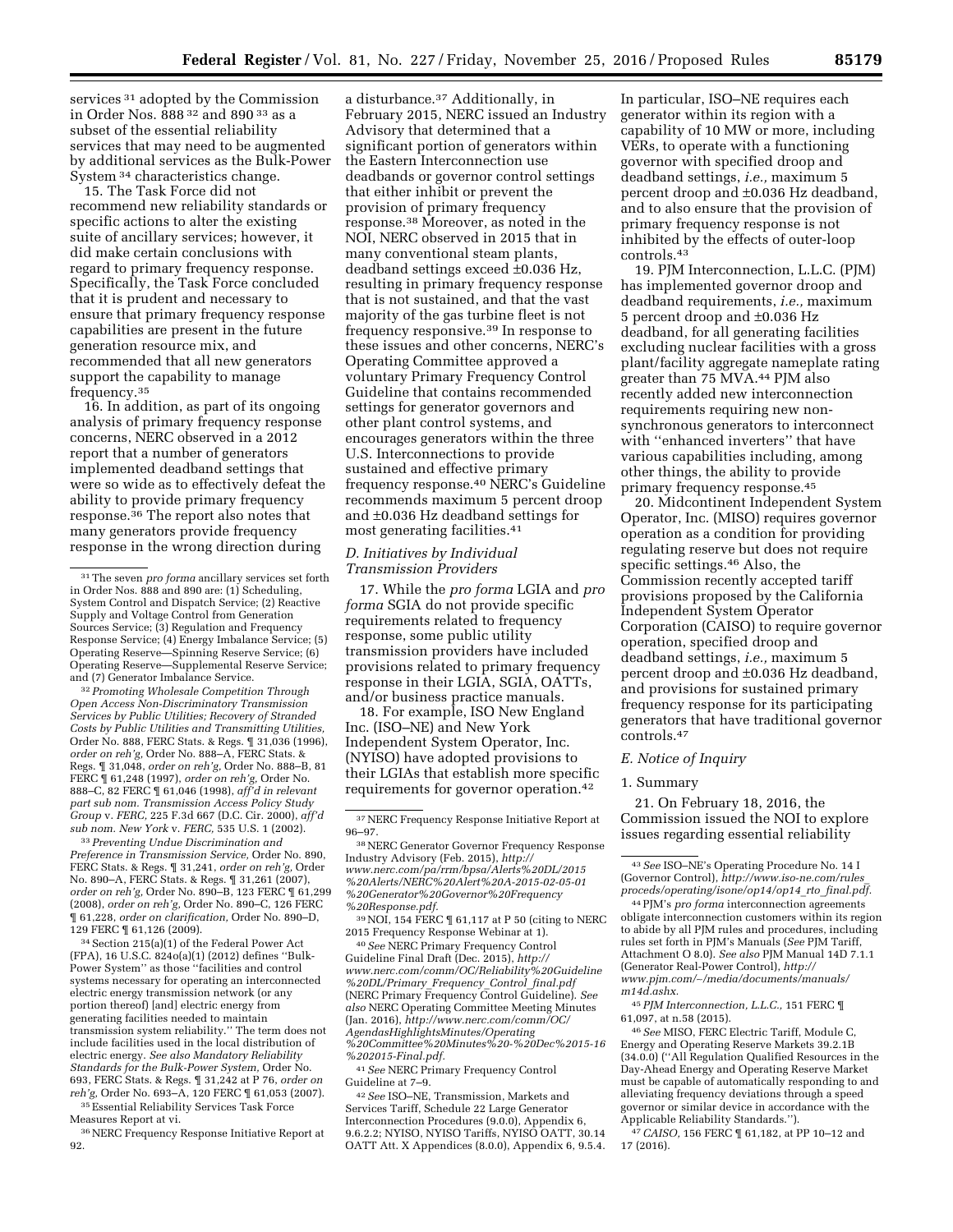services and the evolving Bulk-Power System.48 In particular, the Commission asked a broad range of questions on the need for reform of its rules and regulations regarding the provision of and compensation for primary frequency response. The Commission explained that there is a significant risk that, as conventional synchronous generating facilities retire or are displaced by increased numbers of VERs that do not typically contribute to system inertia or have primary frequency response capabilities, the net amount of frequency responsive generation online will be reduced.49 The Commission also explained that these developments and their potential impacts could challenge system operators in maintaining reliability.50 Further, the Commission explained that NERC Reliability Standard BAL–003– 1.1 and the *pro forma* LGIA and *pro forma* SGIA do not specifically address a generator's ability to provide frequency response.51 The Commission noted, however, that while in previous years many non-synchronous generating facilities were not designed with primary frequency response capabilities, the technology now exists for new nonsynchronous generating facilities to install primary frequency response capability.52

22. Accordingly, the Commission requested comments on three main sets of issues. First, the Commission sought comment on whether amendments to the *pro forma* LGIA and *pro forma* SGIA are warranted to require all new generating facilities, both synchronous and non-synchronous, to have primary frequency response capabilities as a precondition of interconnection.53 Second, the Commission sought comment on the performance of existing generating facilities and whether primary frequency response requirements for these facilities are warranted.54 Finally, the Commission sought comment on compensation for primary frequency response.55

2. Comments on Modifying the Pro Forma LGIA and Pro Forma SGIA

23. The Commission received a robust response from industry, with 47 entities collectively submitting nearly 700 pages of comments that provided responses to some or all of the questions posed by

- 49 *Id.* P 12.
- 50 *Id.* P 14.
- 51 *Id.* P 41.
- 52 *Id.* P 43.
- 53 *Id.* PP 2 and 44–45.

55 *Id.* PP 2, 53–54.

the NOI.56 Relevant to the proposed revisions considered in this NOPR, the Commission received numerous comments on whether the *pro forma*  LGIA and *pro forma* SGIA should be revised to include requirements for all newly interconnecting generating facilities, whether synchronous or nonsynchronous, to install primary frequency response capability.57

a. Comments in Support of Modifying the pro forma LGIA and pro forma SGIA

24. Most commenters support, or are not opposed to, revising the *pro forma*  LGIA and SGIA to impose primary frequency response capability requirements on all new generating facilities as suggested in the NOI.58 Several commenters indicate that the nation's changing resource mix could create reliability concerns related to the provision of primary frequency response. For example, PJM Utilities Coalition states that while newer generating facilities are not installing frequency response capability, the existing generating facilities that do provide this essential reliability service have more limited capability, due to the cost of operation and planned retirements, placing the grid at further risk.59 Peak Reliability, the reliability coordinator for the Western Interconnection, states that as baseload generation retires, the number of generators providing primary frequency response is reduced and may present reliability challenges for system operators, as fewer options are available to reduce frequency deviations following an unexpected loss of generation or load.60 CAISO asserts that due to the increased proportion of renewable generating facilities operating in CAISO's balancing authority area, there may not be sufficient frequency responsive capacity online when the system has high renewable output and low load levels.<sup>61</sup> Bonneville states that

58APPA, *et al.* Comments at 6; Bonneville Comments at 6; CAISO Comments at 2; California Cities Comments at 2; ELCON Comments at 5; EEI Comments at 12; EPSA, *et al.* Comments at 8; Howard F. Illian Comments at 43; Idaho Power Comments at 1; IEEE–PES Comments at 1; Indicated ISOs/RTOs Comments at 3; ITC, *et al.* Comments at 1; MISO Comments at 4; MISO TOs Comments at 6; NARUC Comments at 3; NERC Comments at 17; North American Generator Forum Comments at 2; Peak Reliability Comments at 4; PG&E Comments at 2; SoCal Edison Comments at 4; Southern Company Comments at 2; Tri-State Generation Comments at 3; WIRAB Comments at 3.

59PJM Utilities Coalition Comments at 3.

61CAISO Comments at 2.

the trend of declining frequency response capability will continue with a changing resource mix, unless provisions are put in place to assure that adequate inertial and primary frequency response capability are available in the future.62 NERC states that the rapidly changing resource mix may reduce the level of available frequency capability.63

25. Numerous commenters assert that they recognize the benefits of revising the *pro forma* LGIA and *pro forma* SGIA to require primary frequency response capabilities for new generators. NERC, for example, asserts that new primary frequency response requirements for generators will improve operator flexibility for system restoration and island capability and help balancing authorities meet their frequency response obligations.64 NERC also asserts that revisions to the *pro forma*  LGIA and *pro forma* SGIA would result in measurable, clear requirements applicable to all new generating facilities in a fair and equitable manner.65 NERC points out, however, that primary frequency response capability, by itself, would not require a resource to respond if called upon to help a balancing authority meet its frequency response obligation, and that, as a result, it is important to have mechanisms to ensure that sufficient frequency response capability is not only available but ready to respond at all times.66 CASIO, Indicated ISOs/ RTOs, MISO, and a number of trade associations also support modifications to the *pro forma* LGIA and *pro forma*  SGIA for new generating facilities to install primary frequency response capability.67 PJM Utilities Coalition states that, with all new generating facilities (both synchronous and nonsynchronous) being fully capable of providing primary frequency response, requiring this capability will ensure that system operators have the ability to reliably operate the grid of the future.<sup>68</sup> Peak Reliability states that it supports modifications to the *pro forma* LGIA and *pro forma* SGIA and that requiring generating facilities to install or provide frequency response in the initial stages of the interconnection process will ensure that the grid is able to maintain

63NERC Comments at 17.

- 65 *Id.*
- 66 *Id.* at 18.

67APPA, *et al.* Comments at 2; CAISO Comments at 2; EEI Comments at 3; EPSA, *et al.* Comments at 8; Indicated ISOs/RTOs Comments at 3; MISO Comments at 4; North American Generator Forum Comments at 2.

68PJM Utilities Coalition Comments at 4–5.

<sup>48</sup>NOI, 154 FERC ¶ 61,117.

<sup>54</sup> *Id.* PP 2, 46, and 52.

 $^{56}\mathrm{The}$  Appendix lists the entities that submitted comments and the shortened names that are used throughout this NOPR.

<sup>57</sup>NOI, 154 FERC ¶ 61,117 at P 45.

<sup>60</sup>Peak Reliability Comments at 4.

<sup>62</sup>Bonneville Comments at 2.

<sup>64</sup> *Id.*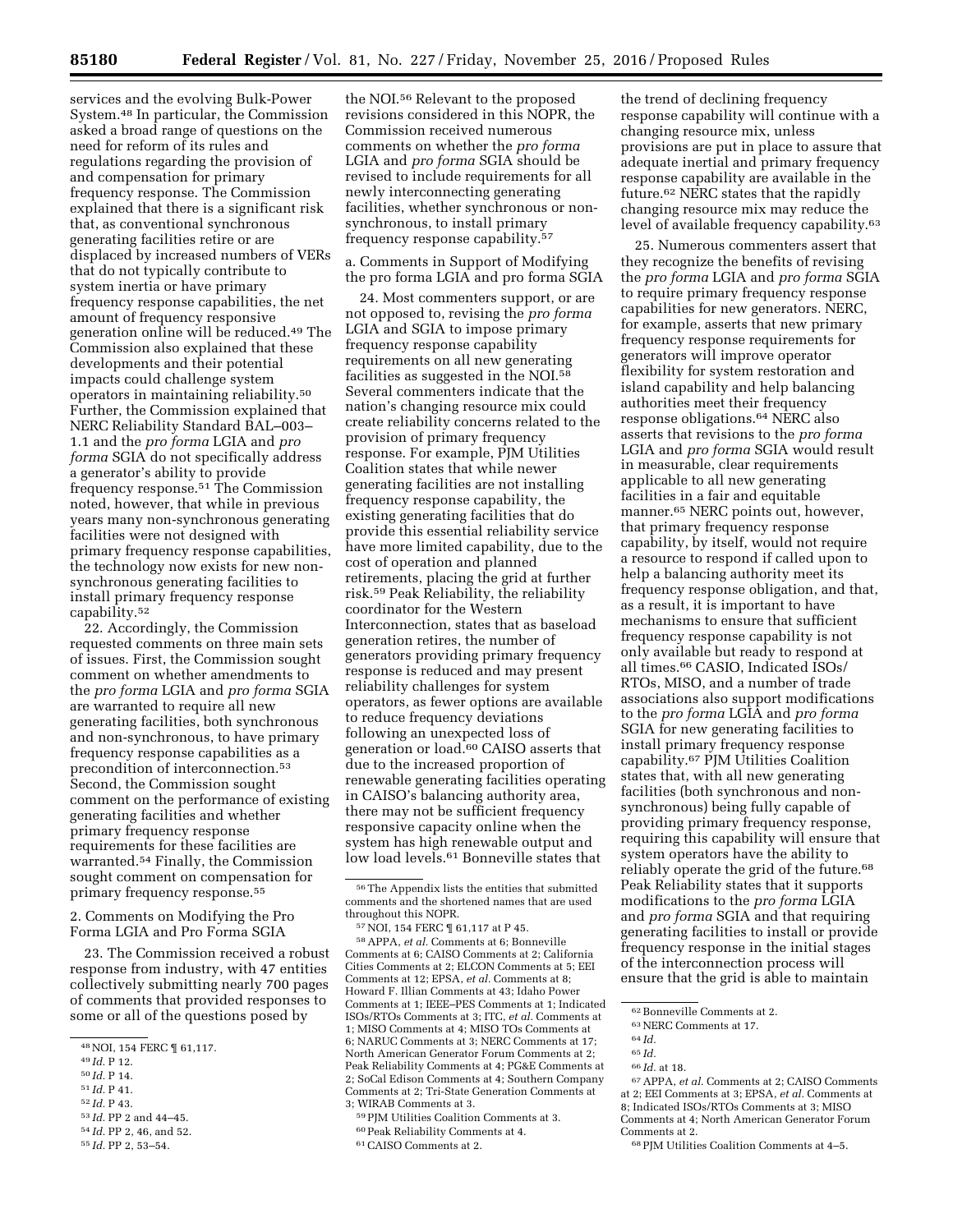this essential service even as the resource mix changes.69

26. Other commenters also express support for revising the *pro forma* LGIA and *pro forma* SGIA. Bonneville points out that selling primary frequency response capability would not provide sufficient incentive for new generating facilities to invest in such capability, and argues that the only way to ensure that there is enough primary frequency response capability is to require new generators to install it.70 WIRAB advises that while current studies do not indicate that there is a shortage of primary frequency response in the Western Interconnection and that all generators do not need to provide primary frequency response all of the time, the Commission should, however, require that all new generator owners install primary frequency response capability because of the changing resource mix in the Western Interconnection and the associated uncertainty regarding the future provision of primary frequency response.71

27. Several commenters that generally support revising the *pro forma* LGIA and *pro forma* SGIA also express certain concerns. For example, Southern Company expresses support for revising the *pro forma* LGIA and *pro forma*  SGIA, but caveats its support by arguing that new regulations for primary frequency response should include an ''opt-out'' provision that would allow balancing authorities that do not anticipate frequency response shortfalls to delay the implementation of the new *pro forma* LGIA and *pro forma* SGIA requirements until these needs are actually anticipated in their regions in order to avoid higher costs.72 EPSA, *et al.* state that while they do not fully oppose amending the *pro forma* LGIA and *pro forma* SGIA, they recommend that the Commission explore more effective and cost efficient ways to address the range of issues posed in the NOI and consider a measured approach before mandating governors for all prospective interconnecting generation.73

28. Some commenters that support modifying the *pro forma* LGIA and *pro forma* SGIA also assert that the costs of implementing primary frequency response capability for new generating facilities are low.74 For example, APPA,

- 70Bonneville Comments at 21.
- 71WIRAB Comments at 5–6.
- 72Southern Company Comments at 2–3.
- 73EPSA, *et al.* Comments at 8–9.
- 74APPA, *et al.* Comments at 6; Bonneville Comments at 8; California Cities Comments at 2;

*et al.* state that the capability for providing primary frequency response is almost always installed in synchronous generation, and that the inclusion of this additional control for new nonsynchronous generating facilities would likely add only nominal costs.75 EEI asserts that all new generating facilities coming online can be fully capable of providing primary frequency response and that the associated cost of installing such capability during initial manufacturing or construction of a new VER is small when considering the overall cost of the new generating facility.76

29. In contrast to new generating facilities, some entities, however, explain that the costs of retrofitting existing generating facilities with primary frequency response capability could be significant in some cases.77 For example, WIRAB states that the high cost of retrofitting existing generators to install the necessary control equipment supports limiting the requirement to new generators and taking early action now.78

30. In regards to nuclear generating facilities, some commenters indicate that nuclear plants have separate licensing requirements under the Nuclear Regulatory Commission and should not be required to provide primary frequency response. For example, the Nuclear Energy Institute asserts that while nearly all new generating facilities should be able to provide primary frequency response, nuclear plants are not well-suited to provide primary frequency response due to restrictions by their operating licenses issued by the Nuclear Regulatory Commission.79 The Nuclear Energy Institute also asserts that turbine controls on most nuclear units are designed to maintain the internal steam pressure and are not intended to react to changes in the grid.<sup>80</sup> Similarly, the MISO TOs assert that requiring nuclear units to have primary frequency response capability would be contrary to Nuclear Regulatory Commission licensing requirements, and could have a detrimental effect on the safety of the nuclear fleet.81

76EEI Comments at 13.

77APPA, *et al.* Comments at 6; Bonneville Comments at 8; California Cities Comments at 8; EEI Comments at 14; Idaho Power Comments at 4; WIRAB Comments at 6.

- 78WIRAB Comments at 6.
- 79Nuclear Energy Institute Comments at 1 and 4.
- 80Nuclear Energy Institute Comments at 4.
- 81MISO TOs Comments at 7.

31. In the NOI, the Commission also sought comment on whether it would be appropriate to include recommended governor settings contained within NERC's Primary Frequency Control Guideline in the *pro forma* LGIA and *pro forma* SGIA.82 Numerous commenters express support for including NERC's recommended governor control settings in the *pro forma* LGIA and *pro forma* SGIA.83 Some commenters note that NERC's Guideline is consistent with existing regulations or practices in certain regions.84 Indicated ISOs/RTOs point out that common primary frequency response settings for generators in an Interconnection will enhance reliability by reducing maneuvering by individual generators.85 MISO asserts that NERC's Guideline provides a sound baseline.<sup>86</sup> NERC notes that its Guideline was developed by technical committees with expertise and judgment of the electric industry, and accordingly, the Guideline is the ''most advanced set of nationwide best practices and information currently available to support frequency response capability.'' 87

32. However, not all entities that support modifying the *pro forma* LGIA and *pro forma* SGIA endorse the inclusion of NERC's recommended governor settings. For example, EEI states that it does not support including prescriptive performance requirements for governor control settings or other performance indicators in the *pro forma*  LGIA or *pro forma* SGIA due to the physical, technical, or operational limitations of new generating facilities to provide primary frequency response.88 Similarly, APPA, *et al.* state that they do not support revising the *pro forma* LGIA and *pro forma* SGIA to include the recommended settings contained within NERC's Guideline at this time.89 MISO TOs state that some transmission owners in MISO believe that NERC's recommended governor settings are appropriate for traditional synchronous generating facilities, but recommend additional consideration for other generation technologies.90 On the other hand, MISO TOs state that other transmission owners in MISO request

82NOI, 154 FERC ¶ 61,117 at P 45. 83*See e.g.,* Bonneville Comments at 7; IEEE–PES Comments at 1; Indicated ISOs/RTOs Comments at 4; California Cities Comments at 2; WIRAB

- <sup>85</sup> Indicated ISOs/RTOs Comments at 5.<br><sup>86</sup> MISO Comments at 4.<br><sup>87</sup>NERC Comments at 12.<br><sup>88</sup> EEI Comments at 15–17.<br><sup>89</sup> APPA, et al. Comments at 8.<br>90 MISO TOs Comments at 8.
- 
- -
- 
- 

<sup>69</sup>Peak Reliability Comments at 4–5.

EEI Comments at 13; Indicated ISOs/RTOs Comments at 5; MISO Comments at 4; SoCal Edison Comments at 2.

<sup>75</sup>APPA, *et al.* Comments at 6.

<sup>&</sup>lt;sup>84</sup> Indicated ISOs/RTOs Comments at 4; SoCal Edison Comments at 4; Peak Reliability Comments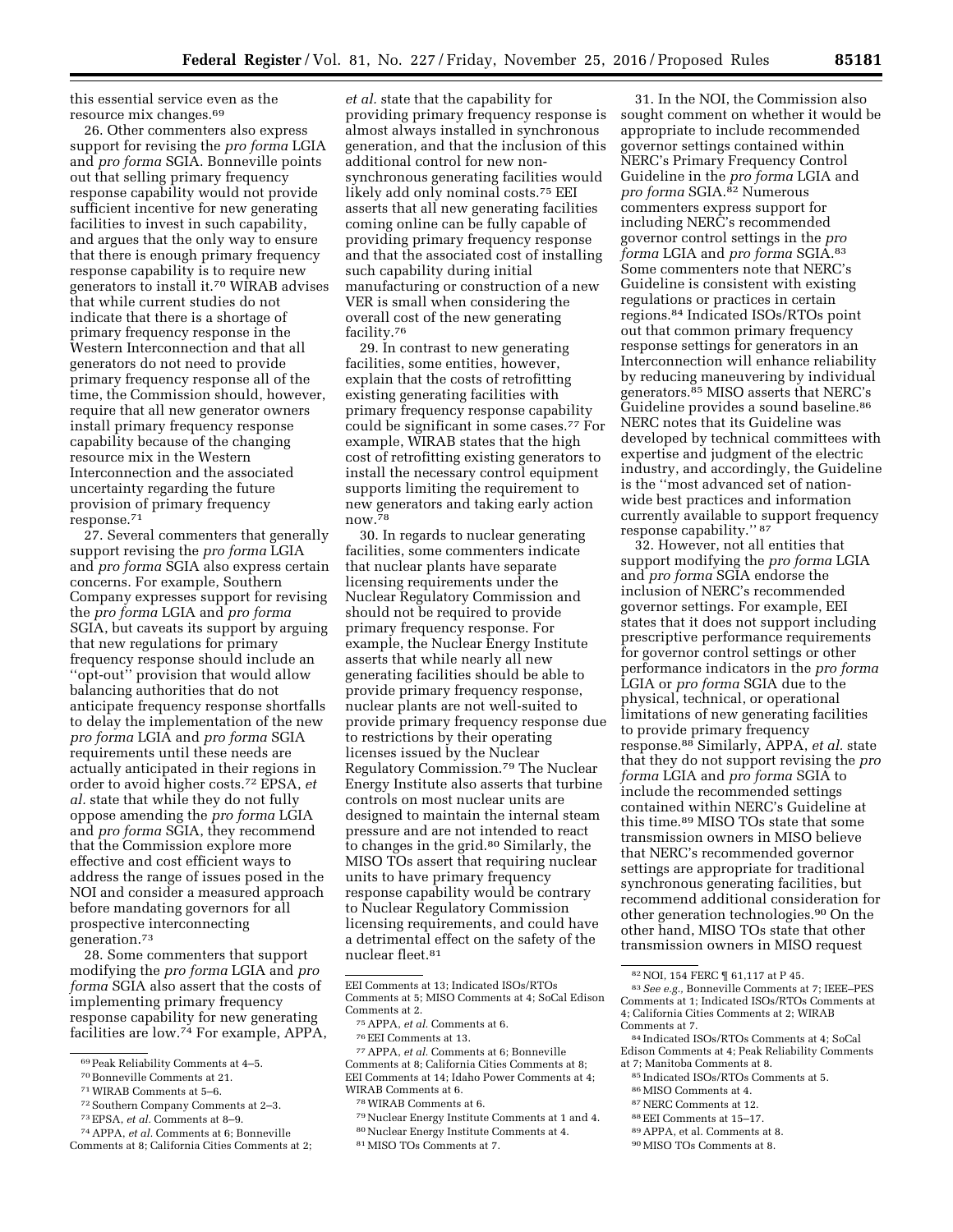flexibility and assert that specified governor settings should not be ''hardwired'' or dictated in the *pro forma*  LGIA and *pro forma* SGIA.91

b. Comments Opposed To Modifying the pro forma LGIA and pro forma SGIA

33. Other commenters contend that the *pro forma* LGIA and *pro forma* SGIA should not be modified to require primary frequency response capability from new generating facilities.92 Some commenters argue that requiring all new generating facilities to have primary frequency response capability will result in extra costs above those necessary to ensure reliability.93 For example, APS argues that a global mandate to provide primary frequency response or to require generating facilities to be primary frequency response capable would result in significantly increased costs while providing a disproportionately minor impact on improving reliability.94 Powerex asserts that modifying the *pro forma* LGIA and *pro forma* SGIA to include minimum primary frequency response requirements will increase the cost of entry for new generators, particularly VERs, which typically are not designed with such capability.95 Several commenters note that there would be a significant opportunity cost for certain generating facilities to reserve headroom for the provision of primary frequency response.96

34. Some of the commenters that are opposed to modifying the *pro forma*  LGIA and pro *forma* SGIA assert that they prefer a market-based approach instead of a requirement for new generating facilities to install primary frequency response capability.97 For example, AWEA asserts that, initially, the *pro forma* LGIA and *pro forma* SGIA should not be revised to require new

93Apex Comments at 5–6; APS Comments at 6; AWEA Comments at 12; Chelan County Comments at 2; Powerex Comments at 5; Solar City Comments at 1.

94APS Comments at 6. It is unclear whether the increased costs referenced by APS refer only to the costs for the necessary equipment to provide primary frequency response or the costs associated with maintaining the headroom necessary to provide primary frequency response.

95Powerex Comments at 5.

97Apex Comments at 6; AWEA Comments at 12; Chelan County Comments at 2; ESA Comments at 2; SDG&E Comments at 3.

generating facilities to have primary frequency response capability, and only if market-based steps do not satisfactorily address the need for primary frequency response, then the Commission could consider an additional requirement for new generating facilities to have such capability as a final step.98

35. Other commenters oppose mandatory requirements and prefer a voluntary approach to improving primary frequency response performance.99 For example, TVA asserts that if current voluntary actions fail to show improvement in primary frequency response, then the *pro forma*  LGIA and *pro forma* SGIA could be revised to contain a general primary frequency response requirement, similar to reactive power, but that NERC should be directed to establish governor settings and performance requirements through the NERC Standards Development Process instead of the Commission including such requirements in the *pro forma* LGIA and *pro forma* SGIA.100 Some commenters assert that governor control details are better left to individual balancing authorities.101 For example, APS argues that the Commission should allow balancing authorities to determine the type and magnitude of generating facilities within its balancing authority area that are frequency-response enabled.102 APS also points out that any need to install frequency response capability or otherwise support frequency response performance can and should be evaluated and agreed upon between a generating facility and the transmission provider during the interconnection study process.103

### **II. Discussion**

*A. Primary Frequency Response Requirements* 

1. The Need for Reform

36. Pursuant to FPA section 206, the Commission preliminarily finds that conditions have changed since the issuance of Order Nos. 2003 and 2006 and certain aspects of the *pro forma*  LGIA and *pro forma* SGIA may now be unjust, unreasonable, unduly discriminatory, or preferential.<sup>104</sup>

effectiveness of its regulations and policies in light of changing industry conditions to determine if

Specifically, as discussed above, the record indicates that while the frequency response performance of the Eastern and Western Interconnections is currently adequate, the frequency response performance of both Interconnections has significantly declined from historic values.105 Furthermore, the record shows that there is an ongoing evolution of the nation's generation resource mix, including significant retirements of baseload generation and an increasing proportion of VERs interconnecting to the electric grid.106 Several commenters point out that there is significant risk that the rapidly changing resource mix may reduce the level of available frequency response capability online.107 This is in part because, as noted in the NOI, VERs have not been consistently designed with primary frequency response capabilities.108 The record suggests, however, that VER manufacturers have made significant technological advancements in recent years to develop primary frequency response capability for VERs.109 In addition, NERC, in conjunction with various industry stakeholders, has developed more robust technical guidance for the operation of governors or equivalent controls.110 As a result of the evolving resource mix and the potential for adverse impacts on primary frequency response, the Commission is concerned that there may be potential reliability impacts if it does not undertake the reforms proposed in this NOPR. Moreover, the Commission is concerned that certain aspects of the existing *pro forma* LGIA and *pro forma* SGIA may no longer be just and reasonable.

37. First, the current requirements for governor controls in the *pro forma* LGIA do not reflect advances in technology or the latest recommended operating practices. Specifically, current Article 9.6.2.1 states that ''speed governors,'' if installed, must be operated in automatic

107*See, e.g.,* Bonneville Comments at 2; CAISO Comments at 2; NERC Comments at 17; Peak Reliability Comments at 4; PJM Utilities Coalition Comments at 3.

108NOI, 154 FERC ¶ 61,117 at PP 42–43.

<sup>91</sup>MISO TOs Comments at 8.

<sup>92</sup>AES Companies Comments at 6; Apex Comments at 6; APS Comments at 6; AWEA Comments at 12; Chelan County Comments at 2; ESA Comments at 2; Grid Storage Consulting Comments at 2; Microgrids Resources Coalition Comments at 3; NRECA Comments at 9; Powerex Comments at 5; SDG&E Comments at 3; SolarCity Comments at 1; TVA Comments at 2.

<sup>96</sup>Apex Comments at 7; Solar City Comments at 1; AWEA Comments at 6.

<sup>98</sup>AWEA Comments at 12.

<sup>99</sup>APS Comments at 8; NRECA Comments at 6; TVA Comments at 2. 100TVA Comments at 2–3 and 5.

<sup>101</sup>APS Comments at 8; AES Companies Comments at 8.

<sup>102</sup>APS Comments at 8.

<sup>103</sup> *Id.* at 15.

<sup>104</sup>The Commission routinely evaluates the

changes are necessary. *See, e.g.,* Order No. 764, FERC Stats. & Regs. ¶ 31,331.

<sup>105</sup>*See* NERC 2015 Frequency Response Webinar at 10, NERC Frequency Response Initiative Report at 22, and LBNL 2010 Report at pp xiv–xv.

<sup>106</sup>*See, e.g.,* P 12, *supra* (describing recent and ongoing changes in the nation's generation mix).

<sup>109</sup>*See, e.g.,* PJM Utilities Comments at 4–5; EEI Comments at 13. *See also* PJM Interconnection, L.L.C., Docket No. ER15–1193–000 (March 6, 2015) Transmittal Letter at 11. *See also* NERC 2014 LTRA, at 27 (Nov. 2014), *[http://www.nerc.com/pa/RAPA/](http://www.nerc.com/pa/RAPA/ra/Reliability%20Assessments%20DL/2014LTRA_ERATTA.pdf)  [ra/Reliability%20Assessments%20DL/2014LTRA](http://www.nerc.com/pa/RAPA/ra/Reliability%20Assessments%20DL/2014LTRA_ERATTA.pdf)*\_ *[ERATTA.pdf.](http://www.nerc.com/pa/RAPA/ra/Reliability%20Assessments%20DL/2014LTRA_ERATTA.pdf)* 

<sup>110</sup>*See* P 16, *supra.*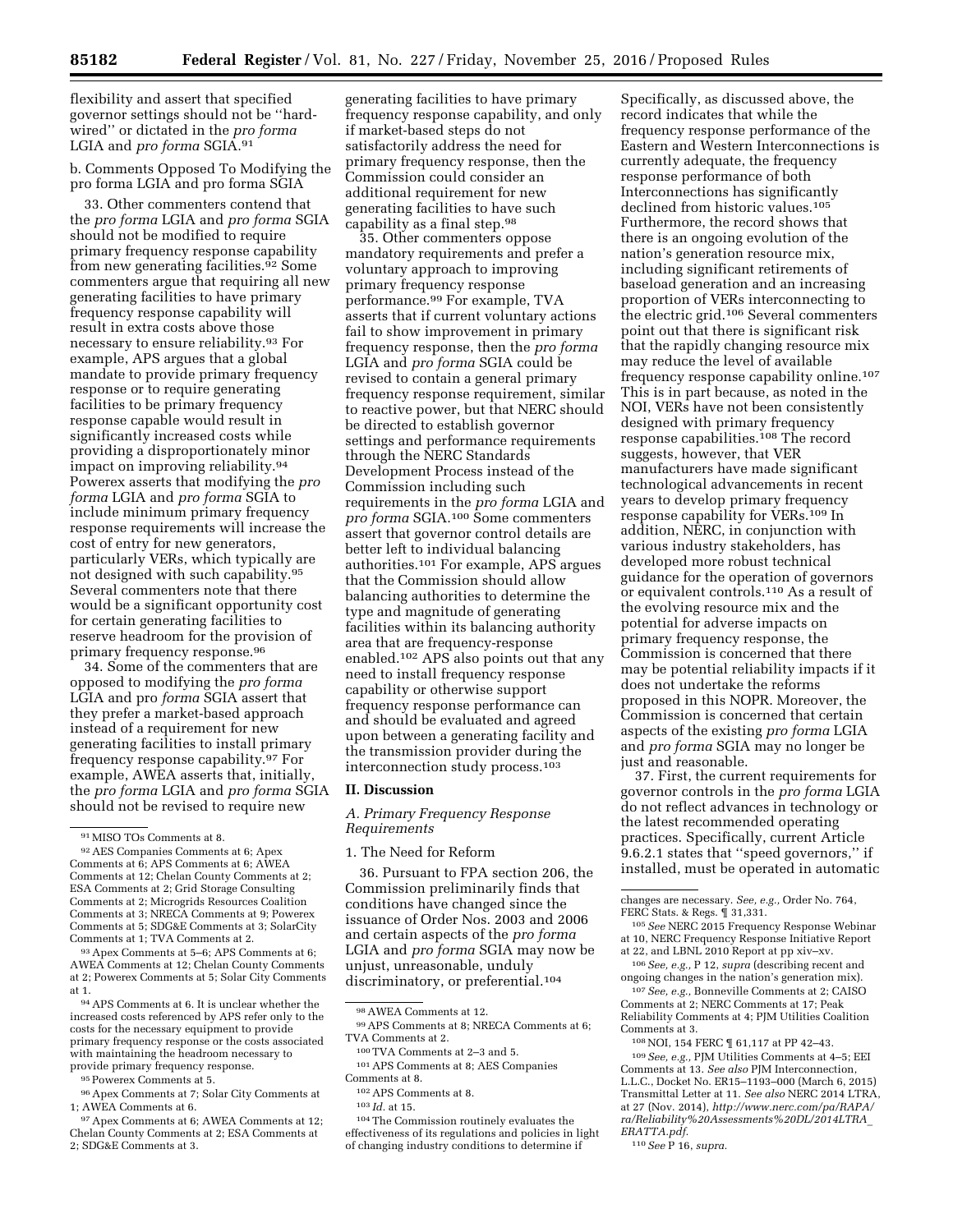mode. However, many of the new generating facilities interconnecting to the grid, such as wind and solar, do not utilize traditional speed governors; instead they utilize enhanced inverters and other plant supervisory control technology that can be designed to include primary frequency response capability.111 Therefore, due to advancements in technology, the Commission preliminarily finds that the existing references to ''speed governors'' in Article 9.6.2.1 that apply only to synchronous resources are outdated, and therefore may no longer be just and reasonable.

38. Second, since the issuance of Order No. 2003 and the establishment of the *pro forma* LGIA, NERC, in conjunction with industry stakeholders, has amassed a significant body of knowledge in regards to the operation of generator governors and plant control systems. For example, as noted above, NERC observed in 2012 that a number of generators implemented deadband settings that were so wide as to effectively defeat the ability to provide primary frequency response, and that many generators provide frequency response in the wrong direction during a disturbance.<sup>112</sup> Additionally, as noted above, NERC observed in 2015 that in many conventional steam plants, deadband settings exceed a ±0.036 Hz dead band, resulting in primary frequency response that is not sustained, and that the vast majority of the gas turbine fleet is not frequency responsive.113

39. The record here suggests that the actual governor and plant control system settings that are being implemented by some generator owners and/or operators may be defeating the intent of Article 9.6.2.1 of the *pro forma*  LGIA. In response to these issues, NERC, through the work of its various task forces, subcommittees, and initiatives, has developed a voluntary Guideline that includes recommended droop and deadband settings based on significant investigation.<sup>114</sup> However, the *pro forma* LGIA does not currently reflect these updated recommended

112*See* P 16, *supra.* 

113 *Id.* 

114*See* NERC Primary Frequency Control Guideline.

practices for governor and plant control system settings of generating facilities.

40. Third, given the nation's evolving resource mix and the potential adverse impacts on primary frequency response as noted in the NOI and pointed out by several commenters, the Commission believes that changes to the *pro forma*  LGIA and *pro forma* SGIA may be necessary to provide for the continued reliable operation of the power system. As noted above, the Task Force concluded that all new generating facilities should be required to be capable of providing primary frequency response.115 However, the *pro forma*  LGIA does not currently require large generating facilities to install such capability; rather, it only requires governor operation in ''automatic mode'' *if* a ''speed governor'' is installed.116

41. In addition, the Commission is concerned that the current *pro forma*  SGIA may be unduly discriminatory or preferential because it does not establish any specific requirements with respect to the installation or operation of governors or equivalent frequency control equipment. In particular, the *pro forma* SGIA does not have a similar provision to Article 9.6.2.1 of the *pro forma* LGIA. The Commission has previously acted under FPA section 206 to remove inconsistencies between the *pro forma* LGIA and *pro forma* SGIA when there is no economic or technical basis for treating large and small generating facilities differently.117 Similarly, in this instance, the record developed from the NOI appears to suggest that small generating facilities are capable of installing and enabling governors at low cost in a manner comparable to large generating facilities.118 As discussed above, the record indicates that there have been significant advances in technology, as well as the development of more robust technical guidance for the operation of governors or equivalent controls for both large and small generating

118 IEEE–P1547 Working Group Comments at 1, 5, and 7. Moreover, the Commission notes that other commenters stated costs of installing primary frequency response capability are generally low, but did not differentiate between small and large generating facilities. *See, e.g.,* APPA, *et al.*  Comments at 6; California Cities Comments at 2; EEI Comments at 13; Indicated ISOs/RTOs Comments at 3–5; SoCal Edison Comments at 2.

facilities.119 In particular, the IEEE– P1547 Working Group noted that its new IEEE–1547 standard for interconnecting distributed generation will likely include certain requirements for providing primary frequency response.120 Given these low-cost technological advances, the Commission does not anticipate that these additional requirements added in the *pro forma*  SGIA will present a barrier to entry for small generating facilities. And, given the need for additional primary frequency response capability and an increasingly large market penetration of small generating facilities, the Commission believes that there is a need to add these requirements to the *pro forma* SGIA to help ensure adequate primary frequency response capability.

42. Moreover, as noted above, a number of commenters assert that costs for new generating facilities to install the capability of providing primary frequency response are low, suggesting that there is not a financial barrier to small generating facilities installing the capability to provide frequency response.121 PJM's recent changes to require both small and large nonsynchronous generating facilities to use enhanced inverters, which include primary frequency response capability, among other functions, further support this notion.122

### 2. Commission Proposal

43. To remedy the potentially unjust, unreasonable, and unduly discriminatory or preferential practices described above, the Commission preliminarily finds that revisions to the *pro forma* LGIA and *pro forma* SGIA are appropriate. The Commission believes that revising the *pro forma* LGIA and *pro forma* SGIA to require all new generating facilities to install, maintain, and operate a functioning governor or equivalent controls, consistent with the proposed requirements described below, will help to ensure adequate primary frequency response capability as the resource mix continues to evolve, ensure fair and consistent treatment for all types of generating facilities, help balancing authorities meet their frequency response obligations pursuant to NERC Reliability Standard BAL–003– 1.1, and help improve reliability during

<sup>111</sup>*See* Electric Power Research Institute, *Recommended Settings for Voltage and Frequency Ride Through of Distributed Energy Resources* (May 2015) at 27, *[http://www.epri.com/abstracts/Pages/](http://www.epri.com/abstracts/Pages/ProductAbstract.aspx?ProductId=000000003002006203) [ProductAbstract.aspx?ProductId=](http://www.epri.com/abstracts/Pages/ProductAbstract.aspx?ProductId=000000003002006203)*

*[<sup>000000003002006203.</sup>](http://www.epri.com/abstracts/Pages/ProductAbstract.aspx?ProductId=000000003002006203) See also* National Renewable Energy Labs (NREL), *Advanced Grid-Friendly Controls Demonstration Project for Utility-Scale PV Power Plants,* at 1–2 (Jan. 2016), *[http://](http://www.nrel.gov/docs/fy16osti/65368.pdf) [www.nrel.gov/docs/fy16osti/65368.pdf.](http://www.nrel.gov/docs/fy16osti/65368.pdf)* 

<sup>115</sup>*See* P 15, *supra.* 

<sup>116</sup>Article 9.6.2.1 of the *pro forma* LGIA. 117*See Requirements for Frequency and Voltage Ride Through Capability of Small Generating Facilities,* Order No. 828, 81 FR 50,290 (Aug. 1, 2016), 156 FERC ¶ 61,062 (2016), (The Final Rule revised the *pro forma* SGIA such that small generating facilities have frequency and voltage ride through requirements comparable to large generating facilities).

<sup>119</sup>*See* PP 13, 36, *supra.* 

<sup>120</sup> IEEE–P1547 Working Group Comments at 1, 5, and 7.

<sup>121</sup>*See, e.g.,* APPA, *et al.* Comments at 2; EEI Comments at 13; Indicated ISOs/RTOs Comments at 5; SoCal Edison Comments at 2.

<sup>122</sup>*PJM Interconnection, L.L.C.,* 151 FERC ¶ 61,097 at P 28 (the Commission stated that it ''find[s] that PJM's proposal will not present a barrier to non-synchronous resources.'').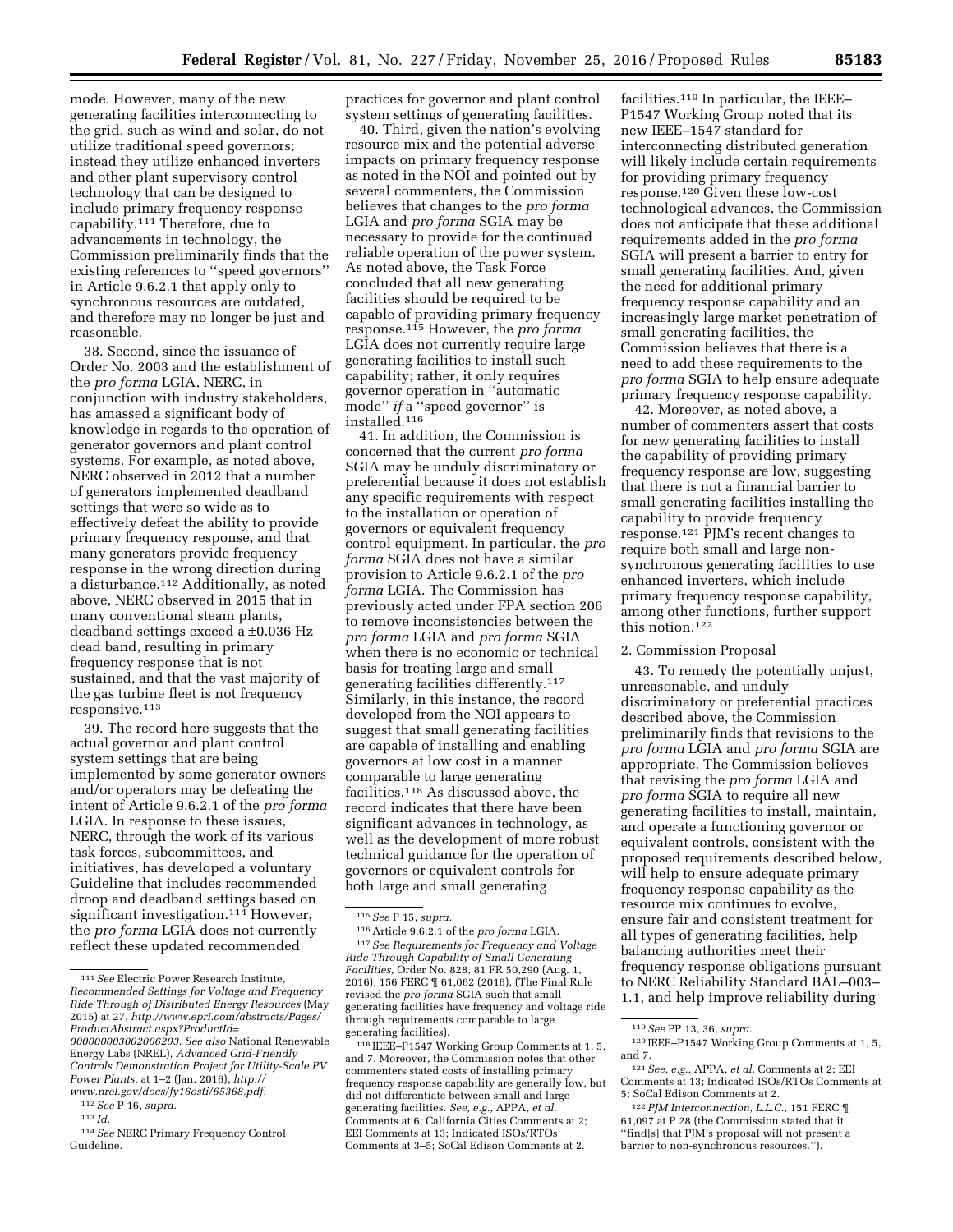system restoration and islanding situations.123

44. In particular, the Commission proposes to revise the *pro forma* LGIA and *pro forma* SGIA to include the following: (1) Requirements for new large and small generating facilities, both synchronous and nonsynchronous, to install, maintain, and operate equipment capable of providing primary frequency response as a condition of interconnection; (2) requirements for governor or equivalent controls to be operated, at a minimum, with maximum 5 percent droop and ±0.036 Hz deadband settings; (3) requirements to ensure the timely and sustained response to frequency deviations, including provisions to prevent plant-level (*i.e.,* outer-loop) control equipment from inhibiting primary frequency response and resulting in premature withdrawal; and (4) a requirement for droop parameters to be based on nameplate capability with a linear operating range of 59 to 61 Hz. Additionally, as informed by NOI commenters, the Commission believes that it is not necessary to impose a generic headroom requirement or subject newly interconnecting nuclear generating facilities to the new requirements. The Commission does not propose to mandate any separate compensation related to the proposed requirements. The Commission seeks comment on the proposed reforms, as discussed more fully below.

45. Specifically, the Commission proposes to revise existing sections 9.6 and 9.6.2.1 of the *pro forma* LGIA and to include proposed new sections 9.6.4, 9.6.4.1, 9.6.4.2, and 9.6.4.3. Similarly, the Commission proposes to revise existing section 1.8 of the *pro forma*  SGIA and add proposed new sections 1.8.4, 1.8.4.1, 1.8.4.1.1, 1.8.4.1.2, and 1.8.4.1.3.124

46. The Commission's proposed revisions to the *pro forma* LGIA and *pro forma* SGIA would apply to new generating facilities that execute or request the unexecuted filing of interconnection agreements on or after the effective date of any Final Rule issued in Docket No. RM16–6–000. The Commission also proposes to apply the requirements to any large or small generating facility that has an executed or has requested the filing of an unexecuted LGIA or SGIA as of the effective date of any Final Rule in Docket No. RM16–6–000, but that takes

any action that requires the submission of a new interconnection request that results in the filing of an executed or unexecuted interconnection agreement on or after the effective date of any Final Rule in Docket No. RM16–6–000.

47. In particular, the proposed revisions to the *pro forma* LGIA and *pro forma* SGIA would require new large and small generating facilities to install, maintain, and operate a functioning governor or equivalent controls, which the Commission proposes to define as the required hardware and/or software that provides frequency responsive real power control with the ability to sense changes in system frequency and autonomously adjust the generating facility's real power output in accordance with the proposed maximum droop and deadband parameters and in the direction needed to correct frequency deviations. The Commission seeks comment on this proposal.

48. The Commission also proposes to require new large and small generating facilities to install, maintain and operate governor or equivalent controls with the ability to operate with a maximum 5 percent droop and ±0.036 Hz deadband parameter, consistent with NERC's recommended guidance. As noted above, the Commission sought comment in the NOI on whether NERC's recommended guidance for governor settings related to droop and deadband should be included in the *pro forma*  LGIA and *pro forma* SGIA, and numerous commenters agreed stating that NERC's Guideline provides a sound baseline.125 Therefore, the Commission preliminarily finds that a maximum droop setting of 5 percent and deadband setting of ±0.036 Hz are appropriate to include in the *pro forma* LGIA and *pro forma* SGIA as interconnection requirements for new generating facilities. The Commission notes that these proposed requirements are *minimum* requirements; therefore, if a new generating facility elects, in coordination with its transmission provider, to operate in a more responsive mode by using lower droop or tighter deadband settings, nothing in these requirements would prohibit it from doing so.126 The Commission seeks comment on these proposed

requirements for droop and deadband settings.

49. The Commission also proposes to prohibit all new large and small generating facilities from taking any action that would inhibit the provision of primary frequency response, except under certain conditions as discussed below. The lack of coordination between governor and plant-level control systems can result in premature withdrawal of primary frequency response by allowing additional plant control systems to reverse the action of the governor to return the unit to operating at a pre-selected target setpoint.127 NERC's Guideline explains that ''in order to provide sustained primary frequency response, it is essential that the prime mover governor, plant controls and remote plant controls are coordinated.'' 128 Accordingly, the Commission proposes to require new generating facilities that respond to frequency deviations to not inhibit primary frequency response, such as by coordinating plant-level, outer-loop control equipment with the governor or equivalent controls, except under certain operational constraints including, but not limited to, ambient temperature limitations, outages of mechanical equipment, or regulatory requirements. The Commission also proposes to require new generating facilities to respond to frequency deviations without undue delay and to sustain the response until at least system frequency returns to a stable value within the governor's deadband setting. The Commission believes this proposed requirement for sustained response is consistent with the current requirements of PJM and ISO–NE as well as similar OATT revisions recently implemented by CAISO.129 The Commission seeks comment on the proposed requirements for sustained response. In particular, the Commission seeks comment on whether these provisions will be sufficient to prevent plant-level (*i.e.,* outer-loop) controls from inhibiting primary frequency response.

50. Regarding droop settings, in its comments to the NOI, MISO proposed that a linear droop should be available between 59 to 61 Hz.130 The

<sup>123</sup>*See* NERC Comments at 17. *See also* NERC Essential Reliability Services Task Force Measures Framework Report at iv.

<sup>124</sup>The specific proposed modifications and additions to the *pro forma* LGIA and *pro forma*  SGIA are set forth at PP 52–53, below.

<sup>125</sup>*See e.g.,* Bonneville Comments at 7; California Cities Comments at 2; IEEE–PES Comments at 2; Indicated ISOs/RTOs Comments at 4; MISO Comments at 4; WIRAB Comments at 7.

<sup>126</sup>Moreover, the Commission proposes that nothing in these requirements would prohibit the implementation of asymmetrical droop settings (*i.e.,*  different droop settings for under-frequency and over-frequency conditions), provided that each segment has a droop value of no more than 5 percent.

<sup>127</sup>NERC Frequency Response Initiative Report at 31. *See also* NOI, 154 FERC ¶ 61,117 at P 49 (stating that primary frequency response withdrawal ''has the potential to degrade the overall response of the Interconnection and result in a frequency that declines below the original nadir'').

<sup>128</sup>NERC Primary Frequency Control Guideline at 4.

<sup>129</sup>*See, e.g.,* ISO–NE Operating Procedure OP–14 and PJM Manual 14D. *See also CAISO,* 156 FERC ¶ 61,182 at PP 10–12 and 17.

<sup>130</sup>MISO Comments at 4.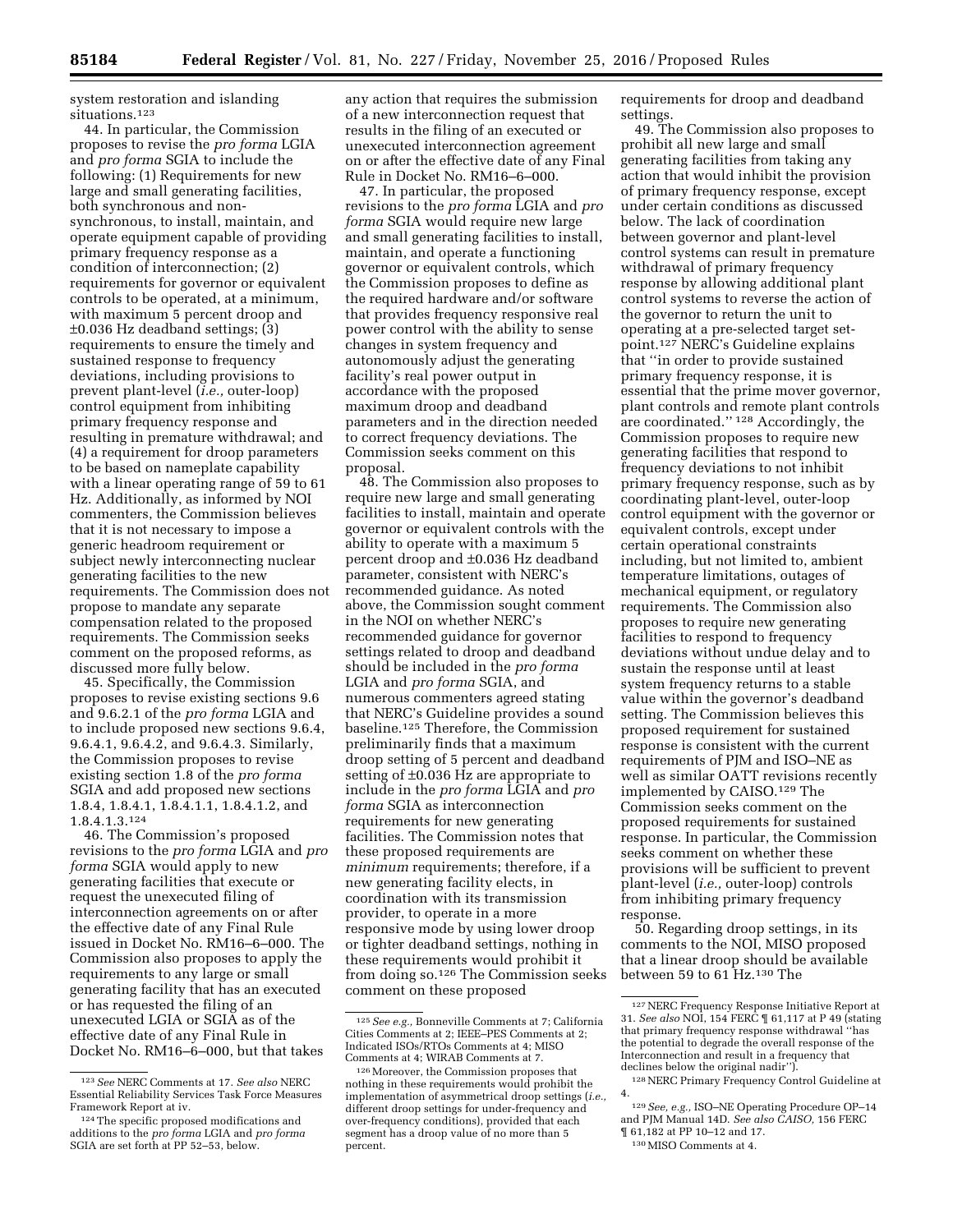Commission believes that this is reasonable because it would allow for new generating facilities that remain connected during frequency deviations to provide a proportional response within this range of frequencies. Accordingly, the Commission proposes to require the droop parameter to be based on the nameplate capability of the unit and linear in operating range between 59 to 61 Hz. The Commission seeks comment on these proposed requirements for droop settings.

51. Several NOI commenters expressed concern about possible generic headroom requirements 131 that could result in significant opportunity costs.132 The Commission clarifies that nothing in these proposed reforms will impose a generic headroom requirement for new generating facilities or affect the unit commitment and dispatch decisions of balancing authorities. Therefore, if a generating facility that is subject to these proposed requirements has been dispatched by its balancing authority to a set-point at which there is no available operating range to increase or decrease its output in response to frequency deviations, it would not be in violation of the proposed requirements in regards to providing sustained response. The Commission believes that the reliability benefits from the proposed modifications to the *pro forma* LGIA and *pro forma* SGIA do not require imposing additional costs that would result from a generic headroom requirement. The Commission also agrees with NOI commenters regarding the unique operating characteristics and regulatory requirements of nuclear generating facilities regulated by the Nuclear Regulatory Commission, and therefore proposes to exempt such generating facilities from the proposed reforms.133 The Commission seeks comment on the proposal to not impose a generic headroom requirement and to not apply the new requirements to nuclear generating facilities.

52. In light of the above discussion, the Commission proposes to modify sections 9.6 and 9.6.2.1 of the *pro forma*  LGIA and add new sections 9.6.4, 9.6.4.1, 9.6.4.2, and 9.6.4.3 as follows:

9.6 Reactive Power and Primary Frequency Response

9.6.2.1 *Voltage* Regulators. Whenever the Large Generating Facility is operated in parallel with the Transmission System and voltage regulators are capable of operation, Interconnection Customer shall operate the Large Generating Facility with its voltage regulators in automatic operation. If the Large Generating Facility's voltage regulators are not capable of such automatic operation, Interconnection Customer shall immediately notify Transmission Provider's system operator, or its designated representative, and ensure that such Large Generating Facility's reactive power production or absorption (measured in MVARs) are within the design capability of the Large Generating Facility's generating unit(s) and steady state stability limits. Interconnection Customer shall not cause its Large Generating Facility to disconnect automatically or instantaneously from the Transmission System or trip any generating unit comprising the Large Generating Facility for an under or over frequency condition unless the abnormal frequency condition persists for a time period beyond the limits set forth in ANSI/IEEE Standard C37.106, or such other standard as applied to other generators in the Control Area on a comparable basis.

*9.6.4 Primary Frequency Response. Interconnection Customer shall ensure the primary frequency response capability of its Large Generating Facility by installing, maintaining, and operating a functioning governor or equivalent controls. The term*  ''*functioning governor or equivalent controls*'' *as used herein shall mean the required hardware and/or software that provides frequency responsive real power control with the ability to sense changes in system frequency and autonomously adjust the Large Generating Facility's real power output in accordance with the droop and deadband parameters and in the direction needed to correct frequency deviations. Interconnection Customer is required to install a governor or equivalent controls with the capability of operating with a maximum 5 percent droop and* ±*0.036 Hz deadband. The droop characteristic shall be based on the nameplate capacity of the Large Generating Facility, and shall be linear in the range of 59 to 61 Hz. The deadband parameter shall be the range of frequencies above and below nominal (60 Hz) in which the governor or equivalent controls is not expected to adjust the Large Generating Facility's real power output in response to frequency deviations. Interconnection Customer shall notify Transmission Provider that the primary frequency response capability of the Large Generating Facility has been tested and confirmed during commissioning. Once Interconnection Customer has synchronized the Large Generating Facility with the Transmission System, Interconnection Customer shall operate the Large Generating Facility consistent with provisions specified in Sections 9.6.4.1 and 9.6.4.2 of this Agreement. The primary frequency response requirements contained herein shall apply to both synchronous and non-synchronous Large Generating Facilities. Nothing in Sections 9.6.4, 9.6.4.1 and 9.6.4.2 shall* 

*require the Large Generating Facility to operate above its minimum operating limit or below its maximum operating limit, or otherwise alter its dispatch to have headroom to provide primary frequency response.* 

*9.6.4.1 Governor or Equivalent Controls. Whenever the Large Generating Facility is operated in parallel with the Transmission System, Interconnection Customer shall operate the Large Generating Facility with its governor or equivalent controls in service and responsive to frequency. Interconnection Customer shall, in coordination with Transmission Provider, set the deadband parameter to a maximum of* ±*0.036 Hz and set the droop parameter to a maximum of 5 percent. Interconnection Customer shall be required to provide the status and settings of the governor or equivalent controls to Transmission Provider upon request. If Interconnection Customer needs to operate the Large Generating Facility with its governor or equivalent controls not in service, Interconnection Customer shall immediately notify Transmission Provider's system operator, or its designated representative. Interconnection Customer shall make Reasonable Efforts to return its governor or equivalent controls into service as soon as practicable.* 

*9.6.4.2 Sustained Response. Interconnection Customer shall ensure that the Large Generating Facility's real power response to sustained frequency deviations outside of the deadband setting is provided without undue delay, and ensure that the response is not inhibited, except under certain operational constraints including, but not limited to, ambient temperature limitations, outages of mechanical equipment, or regulatory requirements. The Large Generating Facility shall sustain the real power response at least until system frequency returns to a stable value within the deadband setting of the governor or equivalent controls.* 

*9.6.4.3 Exemptions. Large Generating Facilities that are regulated by the United States Nuclear Regulatory Commission shall be exempt from Sections 9.6.4, 9.6.4.1, and 9.6.4.2 of this Agreement.* 

53. Similarly, the Commission proposes to modify section 1.8 of the *pro forma* SGIA and add new sections 1.8.4, 1.8.4.1, 1.8.4.2 and 1.8.4.3 as follows:

1.8 Reactive Power *and Primary Frequency Response* 

*1.8.4 Primary Frequency Response. Interconnection Customer shall ensure the primary frequency response capability of its Small Generating Facility by installing, maintaining, and operating a functioning governor or equivalent controls. The term*  ''*functioning governor or equivalent controls*'' *as used herein shall mean the required hardware and/or software that provides frequency responsive real power control with the ability to sense changes in system frequency and autonomously adjust the Small Generating Facility's real power output in accordance with the droop and deadband parameters and in the direction needed to correct frequency deviations. Interconnection Customer is required to install a governor or* 

<sup>131</sup>A generic headroom requirement would require generating facilities to operate below maximum output at all times to ensure sufficient ability to increase their real power output in response to under-frequency conditions.

<sup>132</sup>*See, e.g.,* Apex Comments at 7; Solar City Comments at 1; AWEA Comments at 6.

<sup>133</sup>*See, e.g.,* Nuclear Energy Institute Comments at 1, 4; MISO TOs Comments at 7.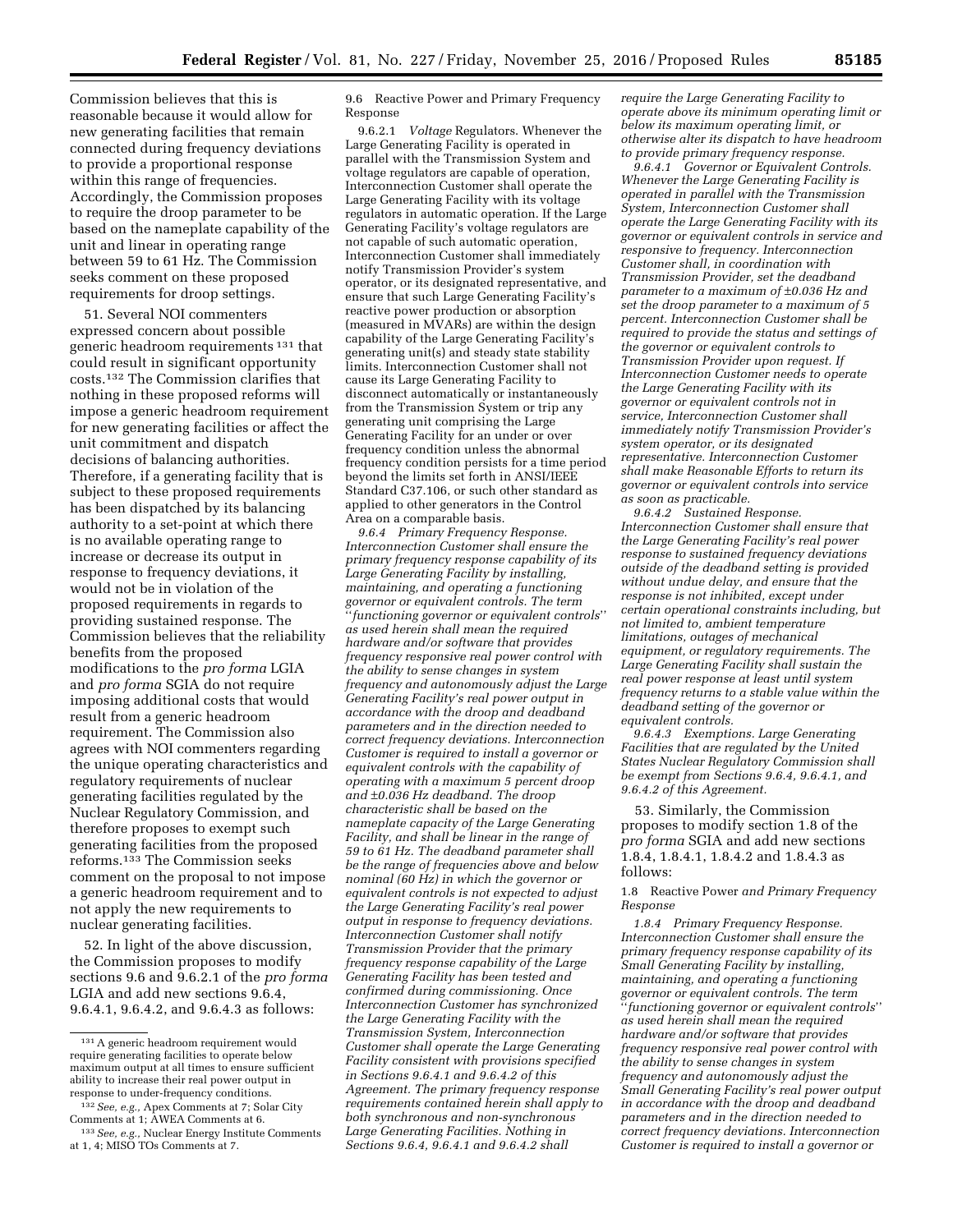*equivalent controls with the capability of operating with a maximum 5 percent droop and* ±*0.036 Hz deadband. The droop characteristic shall be based on the nameplate capacity of the Small Generating Facility, and shall be linear in the range of 59 to 61 Hz. The deadband parameter shall be the range of frequencies above and below nominal (60 Hz) in which the governor or equivalent controls is not expected to adjust the Small Generating Facility's real power output in response to frequency deviations. Interconnection Customer shall notify Transmission Provider that the primary frequency response capability of the Small Generating Facility has been tested and confirmed during commissioning. Once Interconnection Customer has synchronized the Small Generating Facility with the Transmission System, Interconnection Customer shall operate the Small Generating Facility consistent with the provisions specified in Sections 1.8.4.1 and 1.8.4.2 of this Agreement. The primary frequency response requirements contained herein shall apply to both synchronous and nonsynchronous Small Generating Facilities. Nothing in Sections 1.8.4, 1.8.4.1 and 1.8.4.2 shall require the Small Generating Facility to operate above its minimum operating limit, below its maximum operating limit, or otherwise alter its dispatch to have headroom to provide primary frequency response.* 

*1.8.4.1 Governor or Equivalent Controls. Whenever the Small Generating Facility is operated in parallel with the Transmission System, Interconnection Customer shall operate the Small Generating Facility with its governor or equivalent controls in service and responsive to frequency. Interconnection Customer shall, in coordination with Transmission Provider, set the deadband parameter to a maximum of* ±*0.036 Hz and set the droop parameter to a maximum of 5 percent. Interconnection Customer shall be required to provide the status and settings of the governor or equivalent controls to Transmission Provider upon request. If Interconnection Customer needs to operate the Small Generating facility with its governor or equivalent controls not in service, Interconnection Customer shall immediately notify Transmission Provider's system operator, or its designated representative. Interconnection Customer shall make Reasonable Efforts to return its governor or equivalent controls into service as soon as practicable.* 

*1.8.4.2 Sustained Response. Interconnection Customer shall ensure that the Small Generating Facility's real power response to sustained frequency deviations outside of the deadband setting is provided without undue delay, and ensure that the response is not inhibited, except under certain operational constraints including, but not limited to, ambient temperature limitations, outages of mechanical equipment, or regulatory requirements. The Small Generating Facility shall sustain the real power response at least until system frequency returns to a stable value within the deadband setting of the governor or equivalent controls.* 

*1.8.4.3 Exemptions. Small Generating Facilities that are regulated by the United*  *States Nuclear Regulatory Commission shall be exempt from Sections 1.8.4, 1.8.4.1, 1.8.4.2 of this Agreement.* 

54. The Commission proposes to apply the primary frequency response requirements to any new large or small generating facility that executes or requests the unexecuted filing of a LGIA or SGIA on or after the effective date of any Final Rule issued in this proceeding. In addition, the Commission proposes to apply the requirements to any large or small generating facility that has an executed or has requested the filing of an unexecuted LGIA or SGIA as of the effective date of any Final Rule in Docket No. RM16–6–000, but that takes any action that requires the submission of a new interconnection request that results in the filing of an executed or unexecuted interconnection agreement on or after the effective date of any Final Rule in Docket No. RM16–6–000. The Commission seeks comment on the proposed effective date including whether applying these requirements to existing generating facilities that take any action that requires the submission of a new interconnection request that results in the filing of an executed or unexecuted interconnection agreement on or after the effective date of any Final Rule in Docket No. RM16–6–000 would be unduly burdensome.

55. The Commission does not propose in this NOPR to require that the interconnection customer receive any compensation for these proposed requirements. The Commission has previously accepted changes to transmission provider tariffs that similarly required interconnection customers to install primary frequency response capability or that established specified governor settings, without requiring any accompanying compensation.134 While the Commission has not required compensation for similar requirements in the past, it clarifies that nothing in this NOPR is meant to prohibit a public utility from filing a proposal for primary frequency response compensation under FPA section 205, if it so chooses.<sup>135</sup>

### *B. Request for Comment*

56. The Commission seeks comment on the proposed: (1) Requirements for new large and small generating facilities to install, maintain, and operate a governor or equivalent controls; (2) requirements for droop and deadband

settings of 5 percent and ±0.036 Hz, respectively; (3) requirements for timely and sustained response; (4) requirement for droop parameters to be based on nameplate capability with a linear operating range of 59 to 61 Hz; (5) exemptions for new nuclear units; and (6) effective dates as discussed above. The Commission also seeks comment on its proposal to not impose a generic headroom requirement or mandate compensation related to the proposed reforms.

57. In the NOI, the Commission also sought comment on the performance of existing resources and whether primary frequency response requirements for these resources are warranted.136 At this time, the Commission proposes only to adopt the reforms included in this NOPR regarding newly interconnecting large and small generating facilities. However, the Commission seeks comment regarding whether the reforms proposed in this NOPR are sufficient to ensure adequate levels of primary frequency response, or whether additional reforms are needed. In particular, the Commission seeks comment on whether additional primary frequency response performance or capability requirements for existing resources are needed, and if so, whether the Commission should impose those requirements by: (1) Directing the development or modification of a reliability standard pursuant to section 215(d)(5) of the FPA; or (2) acting pursuant to section 206 of the FPA to require changes to the *pro forma* OATT.

#### *C. Proposed Compliance Procedures*

58. The Commission proposes to require all public utility transmission providers to adopt the requirements of any Final Rule in Docket No. RM16–6– 000 as revisions to the LGIA and SGIA in their OATTs within 60 days after the publication of the Final Rule in the **Federal Register**.

59. Some public utility transmission providers may have provisions in their existing LGIAs and SGIAs that the Commission has found to be consistent with or superior to the *pro forma* LGIA and *pro forma* SGIA. Where these provisions would be modified by the Final Rule, public utility transmission providers must either comply with the Final Rule or demonstrate that these previously-approved variations continue to be consistent with or superior to the *pro forma* LGIA and *pro forma* SGIA as modified by the Final Rule. The Commission also proposes to permit appropriate entities to seek

<sup>134</sup>*PJM Interconnection, L.L.C.,* 151 FERC ¶ 61,097, at n.58 (2015); *CAISO,* 156 FERC ¶ 61,182, at PP 10–12 and 17 (2016); *New England Power Pool,* 109 FERC ¶ 61,155 (2004), *order on reh'g,* 110 FERC ¶ 61,335 (2005).

<sup>135</sup> 16 U.S.C. 824d (2012). 136NOI, 154 FERC ¶ 61,117 at PP 2, 46–52.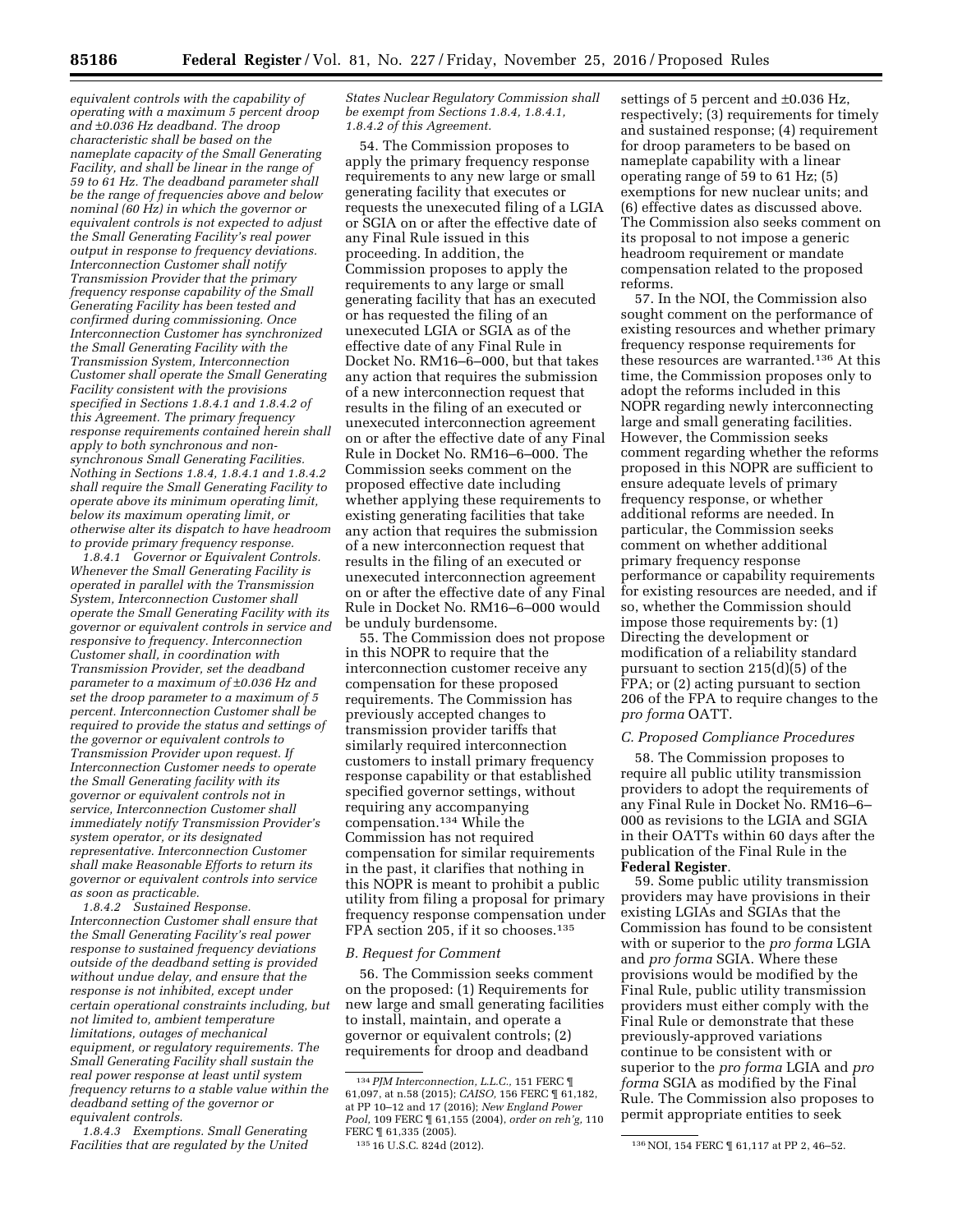''independent entity variations'' from the proposed revisions to the *pro forma*  LGIA and *pro forma* SGIA.137

60. The Commission would assess whether each compliance filing satisfies the proposed requirements stated above and issue additional orders as necessary to ensure that each public utility transmission provider meets the requirements of the subsequent Final Rule.

61. The Commission also proposes that transmission providers that are not public utilities would have to adopt the requirements of this proposal and subsequent Final Rule as a condition of maintaining the status of their safe harbor tariff or otherwise satisfying the reciprocity requirement of Order No. 888.138

# **III. Information Collection Statement**

62. The Paperwork Reduction Act (PRA) 139 requires each federal agency to seek and obtain Office of Management and Budget (OMB) approval before undertaking a collection of information directed to ten or more persons, or contained in a rule of general applicability. OMB's regulations require the approval of certain information collection requirements imposed by agency rules.140 Upon approval of a collection of information, OMB will assign an OMB control number and an expiration date. Respondents subject to

the filing requirements of this proposal will not be penalized for failing to respond to this collection of information unless the collection of information displays a valid OMB control number. Transmission providers are subject to the proposed revisions to the *pro forma*  LGIA and SGIA.

63. In this NOPR, the Commission proposes to amend its *pro forma* LGIA and *pro forma* SGIA in accordance with section  $35.28(f)(1)$  of its regulations.<sup>141</sup> The proposed revisions to the *pro forma*  LGIA and *pro forma* SGIA would require new large and small generating facilities to install, maintain, and operate a functioning governor or equivalent controls which the Commission proposes to define as the required hardware and/or software that provides frequency responsive real power control with the ability to sense changes in system frequency and autonomously adjust the generating facility's real power output in accordance with the proposed maximum droop and dead band parameters and in the direction needed to correct frequency deviations. The NOPR proposes to require each public utility transmission provider to amend its *pro forma* LGIA and *pro forma* SGIA to require that all newly interconnecting large and small generating facilities, as well as all existing large and small generating facilities that take any action

# FERC 516B, IN NOPR IN RM16-6

that requires the submission of a new interconnection request that results in the filing of an executed or unexecuted interconnection agreement, to adhere to the proposed requirements, on or after the effective date of any Final Rule issued in this proceeding.

64. The reforms in this NOPR would require filings of *pro forma* LGIAs and *pro forma* SGIAs with the Commission. The Commission anticipates the proposed reforms, once implemented, would not significantly change currently existing burdens on an ongoing basis. With regard to those public utility transmission providers that believe that they already comply with the proposed reforms in this NOPR, they could demonstrate their compliance in the filing required 60 days after publication of the Final Rule in the **Federal Register**. The Commission will submit the proposed reporting requirements to OMB for its review and approval under section 3507(d) of the Paperwork Reduction Act.142 The Commission will use FERC– 516B as a temporary ''placeholder'' information collection number.143

*Burden Estimate:* 144 The Commission believes that the burden estimates below are representative of the average burden on respondents. The estimated burden and cost for the requirements contained in this NOPR follow.145

|                               | Number of<br>respond-<br>ents <sup>146</sup> | Annual<br>number of<br>responses per<br>respondent | Total number<br>of responses | Average burden<br>$(hours)$ & cost $(\$)$<br>per response | Total annual burden<br>hours & total annual cost<br>$($ \$) |
|-------------------------------|----------------------------------------------|----------------------------------------------------|------------------------------|-----------------------------------------------------------|-------------------------------------------------------------|
|                               | (1)                                          | (2)                                                | $(1)$ * $(2) = (3)$          | (4)                                                       | $(3) * (4) = (5)$                                           |
| LGIA & SGIA changes/revisions | 74                                           |                                                    | 74                           | 10 hours; \$745.00                                        | 740 hours; \$55,130.00.                                     |
| Total                         |                                              |                                                    | 74                           |                                                           | 740 hours; \$55,130.00.                                     |

There are no maintenance cost, installation cost or any additional cost or requirements after year 1.

*Title:* FERC–516B, Electric Rate Schedules and Tariff Filings.

143The reporting requirements in this NOPR would normally be included under FERC–516 (OMB Control No. 1902–0096). However, FERC–516 is pending review at OMB in an unrelated action. Because only one item per OMB Control No. can

*Action:* Revision of currently approved collection of information.

*OMB Control No.:* 1902–0286.

*Respondents for this Rulemaking:*  Businesses or other for profit and/or not-for-profit institutions.

*Frequency of Information:* One-time during year 1.

*Necessity of Information:* The Commission proposes to revise its regulations to require all newly interconnecting large and small

<sup>137</sup>*See, e.g.,* Order No. 2003, FERC Stats. & Regs. ¶ 31,146 at P 827.

<sup>138</sup>Order No. 888, FERC Stats. & Regs. ¶ 31,036 at 31,760–63.

<sup>139</sup> 44 U.S.C. 3501–3520 (2012).

<sup>140</sup> 5 CFR 1320.11 (2016).

<sup>141</sup> 18 CFR 35.28(f)(1) (2016).

<sup>142</sup> 44 U.S.C. 3507(d) (2012).

be pending OMB review at a time, the Commission is temporarily using the information collection number FERC–516B (OMB Control No. 1902–0286) to ensure timely submittal of this NOPR to OMB.

<sup>144</sup>Burden means the total time, effort, or financial resources expended by persons to generate, maintain, retain, disclose or provide information to or for a Federal agency, including: The time, effort, and financial resources necessary to comply with a collection of information that would be incurred by persons in the normal course of their activities (*e.g.,* in compiling and maintaining business records) will be excluded from the ''burden'' if the agency demonstrates that

the reporting, recordkeeping, or disclosure activities needed to comply are usual and customary.

<sup>145</sup>For this information collection, the Commission staff estimates that industry is similarly situated in terms of hourly cost (wages plus benefits). Based on the Commission's average cost (wages plus benefits) for 2016, the Commission is using \$74.50/hour.

<sup>146</sup>The NERC Compliance Registry lists 80 entities that administer a transmission tariff and provide transmission service. The Commission identifies only 74 as being subject to the proposed requirements because 6 are Canadian entities and are not under the Commission's jurisdiction.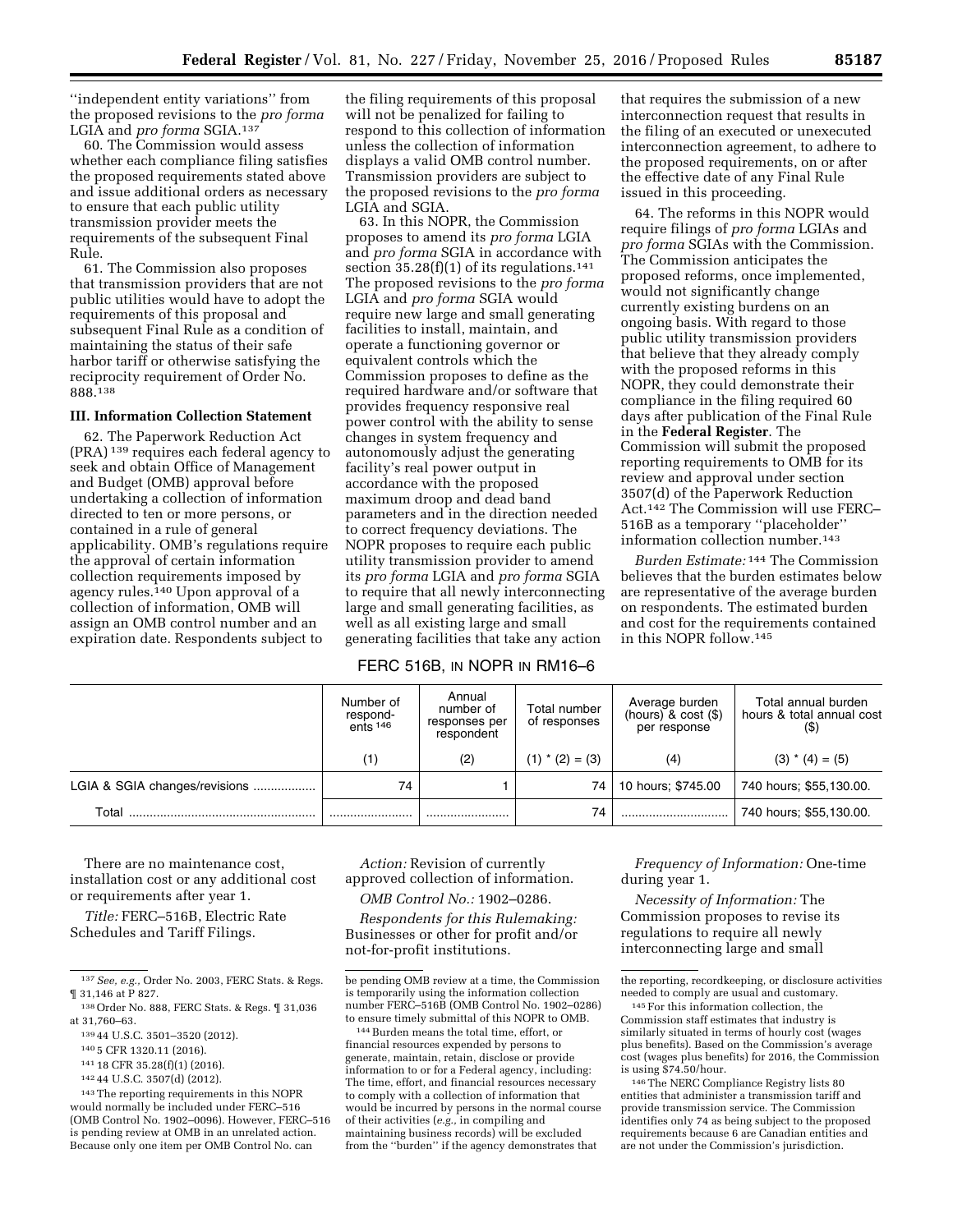generating facilities, both synchronous and non-synchronous, to install, maintain, and operate equipment capable of providing primary frequency response as a condition of interconnection. To implement these requirements, the Commission proposes to revise the *pro forma* LGIA and the *pro forma* SGIA.

*Internal Review:* The Commission has reviewed the proposed changes and has determined that the changes are necessary. These requirements conform to the Commission's need for efficient information collection, communication, and management within the energy industry. The Commission has assured itself, by means of internal review, that there is specific, objective support for the burden estimates associated with the information collection requirements.

65. Interested persons may obtain information on the reporting requirements by contacting the following: Federal Energy Regulatory Commission, 888 First Street NE., Washington, DC 20426 [Attention: Ellen Brown, Office of the Executive Director], email: *[DataClearance@ferc.gov,](mailto:DataClearance@ferc.gov)* Phone: (202) 502–8663, fax: (202) 273–0873.

66. Comments on the collection of information and the associated burden estimate in the proposed rule should be sent to the Commission in this docket and may also be sent to the Office of Information and Regulatory Affairs, Office of Management and Budget, 725 17th Street NW., Washington, DC 20503 [Attention: Desk Officer for the Federal Energy Regulatory Commission], at the following email address: *[oira](mailto:oira_submission@omb.eop.gov)*\_ *[submission@omb.eop.gov.](mailto:oira_submission@omb.eop.gov)* Please refer to OMB Control No. 1902–0286 in your submission.

#### **IV. Environmental Analysis**

67. The Commission is required to prepare an Environmental Assessment or an Environmental Impact Statement for any action that may have a significant adverse effect on the human environment.147 The Commission concludes that neither an Environmental Assessment or an Environmental Impact Statement is required for proposed revisions under section 380.4(a)(15) of the Commission's regulations, which provides a categorical exemption for approval of actions under sections 205 and 206 of the FPA relating to the filing of schedules containing all rates and charges for the transmission or sale of electric energy subject to the

Commission's jurisdiction, plus the classification, practices, contracts and regulations that affect rates, charges, classifications, and services.148 The revisions proposed in this NOPR update and clarify the application of the Commission's standard interconnection requirements to synchronous and nonsynchronous generators. Therefore, this NOPR falls within the categorical exemptions provided in the Commission's regulations, and therefore neither an Environmental Assessment nor an Environmental Impact Statement is required.

### **V. Regulatory Flexibility Act**

68. The Regulatory Flexibility Act of 1980 (RFA) 149 generally requires a description and analysis of proposed rules that will have significant economic impact on a substantial number of small entities. The RFA does not mandate any particular outcome in a rulemaking. It only requires consideration of alternatives that are less burdensome to small entities and an agency explanation of why alternatives were rejected.

69. The Small Business Administration (SBA) revised its size standards (effective January 22, 2014) for electric utilities from a standard based on megawatt hours to a standard based on the number of employees, including affiliates. Under SBA's standards, some transmission owners will fall under the following category and associated size threshold: Electric bulk power transmission and control, at 500 employees.150

70. The Commission estimates that the total number of transmission providers, both public and non-public, affected by this NOPR is 74.151 Of these, the Commission estimates that approximately 27.5 percent are small entities. The Commission estimates the average total cost to each of these entities will be minimal, requiring on average 10 hours, or \$745.00. According to SBA guidance, the determination of significance of impact ''should be seen as relative to the size of the business, the size of the competitor's business, and the impact the regulation has on larger competitors.'' 152 The Commission

does not consider the estimated burden to be a significant economic impact. As a result, the Commission believes this NOPR would not have a significant economic impact on a substantial number of small entities.

71. The Commission estimates that the total annual number of new nonsynchronous interconnections per year for the first few years of potential implementation under this NOPR would be approximately 200, representing approximately 5,000 MW of installed capacity. Of these, the Commission estimates that the majority are small entities. The Commission estimates the average total cost to each of these entities will be minimal, requiring on average approximately \$3,300 per MW of installed capacity. According to SBA guidance, the determination of significance of impact ''should be seen as relative to the size of the business, the size of the competitor's business, and the impact the regulation has on larger competitors.'' The Commission does not consider the estimated burden to be a significant economic impact on these entities because the cost is relatively minimal compared to the average capital cost per MW for wind and solar PV generation.153 Additionally, the Commission does not believe that there will be substantial additional costs for new synchronous generators because synchronous generators already come equipped with governors that provide the capability to provide primary frequency response. Accordingly, the Commission believes that this NOPR would not have a significant economic impact on a substantial number of small entities.

# **VI. Comment Procedures**

72. The Commission invites interested persons to submit comments on the matters and issues proposed in this notice to be adopted, including any related matters or alternative proposals that commenters may wish to discuss. Comments are due January 24, 2017. Comments must refer to Docket No. RM16–6–000, and must include the commenter's name, the organization they represent, if applicable, and their address in their comments.

<sup>147</sup>Order No. 486, Regulations Implementing the National Environmental Policy Act, 52 FR 47897 (Dec. 17, 1987), FERC Stats. & Regs. Preambles 1986–1990 ¶ 30,783 (1987).

<sup>148</sup> 18 CFR 380.4(a)(15) (2015).

<sup>149</sup> 5 U.S.C. 601–612 (2012).

<sup>150</sup> 13 CFR 121.201, Sector 22 (Utilities), NAICS code 221121 (Electric Bulk Power Transmission and Control).

<sup>151</sup>The NERC Compliance Registry lists 80 entities that administer a transmission tariff and provide transmission service. The Commission identifies only 74 as being subject to the proposed requirements because 6 are Canadian entities and are not under the Commission's jurisdiction.

<sup>152</sup>U.S. Small Business Administration, *A Guide for Government Agencies: How to Comply with the* 

*Regulatory Flexibility Act,* at 18 (May 2012), *[https://](https://www.sba.gov/sites/default/files/advocacy/rfaguide_0512_0.pdf) [www.sba.gov/sites/default/files/advocacy/rfaguide](https://www.sba.gov/sites/default/files/advocacy/rfaguide_0512_0.pdf)*\_ *0512*\_*[0.pdf.](https://www.sba.gov/sites/default/files/advocacy/rfaguide_0512_0.pdf)* 

<sup>153</sup>LBNL estimates that capital cost per MW of installed wind capacity is \$1,690,000. *See* LBNL 2015 Wind Market Report (Aug. 2016), *[https://](https://emp.lbl.gov/sites/all/files/2015-windtechreport.final_.pdf) [emp.lbl.gov/sites/all/files/2015](https://emp.lbl.gov/sites/all/files/2015-windtechreport.final_.pdf)  [windtechreport.final](https://emp.lbl.gov/sites/all/files/2015-windtechreport.final_.pdf)*\_*.pdf*). NREL estimates that the capital cost per MW of installed solar PV capacity is \$1,770,000. *See* NREL U.S. Photovoltaic Prices and Cost Breakdowns (Sep. 2015), *[http://](http://www.nrel.gov/docs/fy15osti/64746.pdf) [www.nrel.gov/docs/fy15osti/64746.pdf.](http://www.nrel.gov/docs/fy15osti/64746.pdf)*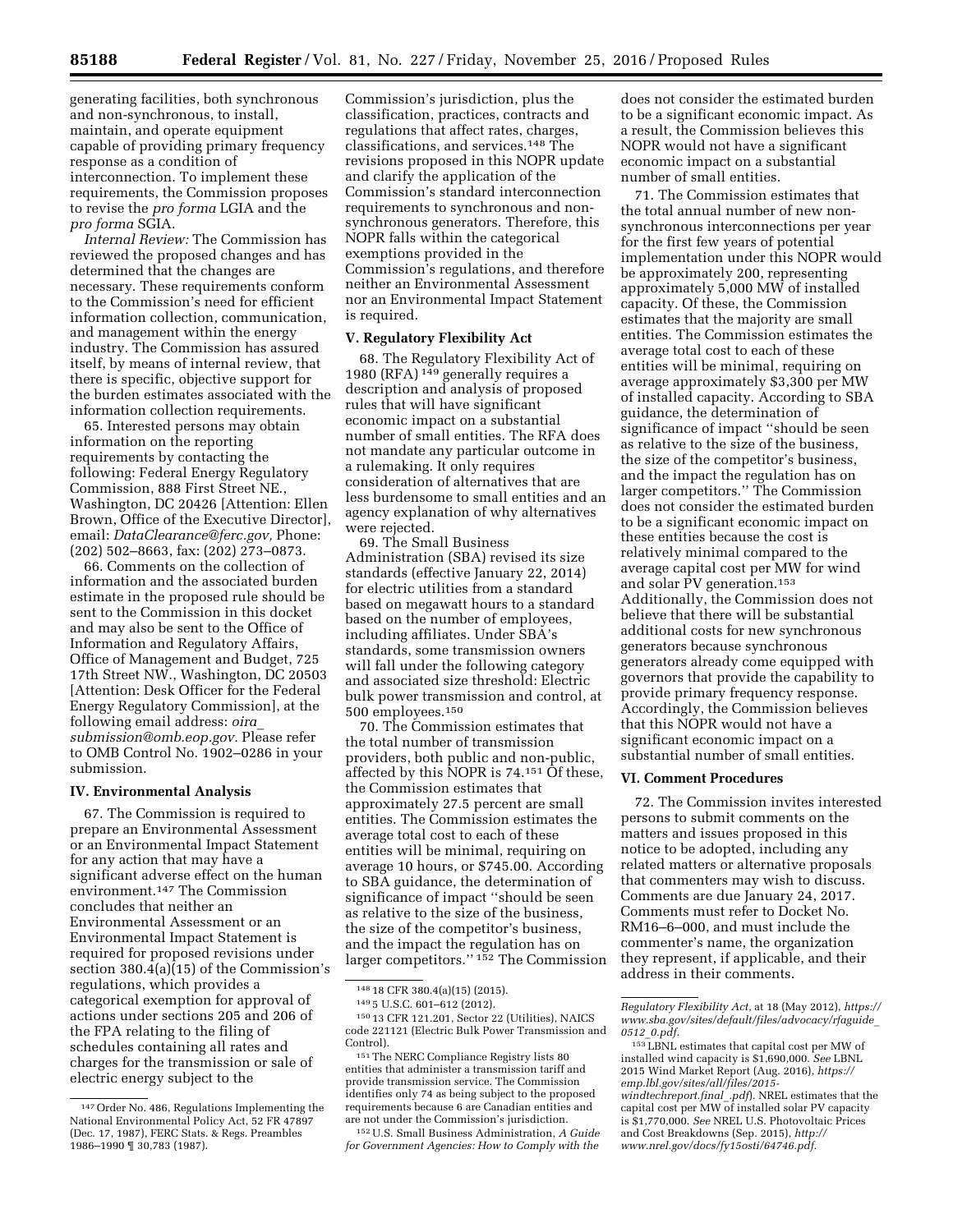73. The Commission encourages comments to be filed electronically via the eFiling link on the Commission's Web site at *[http://www.ferc.gov.](http://www.ferc.gov)* The Commission accepts most standard word processing formats. Documents created electronically using word processing software should be filed in native applications or print-to-PDF format and not in a scanned format. Commenters filing electronically do not need to make a paper filing.

74. Commenters that are not able to file comments electronically must send an original of their comments to: Federal Energy Regulatory Commission, Secretary of the Commission, 888 First Street NE., Washington, DC 20426.

75. All comments will be placed in the Commission's public files and may be viewed, printed, or downloaded remotely as described in the Document

Availability section below. Commenters on this proposal are not required to serve copies of their comments on other commenters.

# **VII. Document Availability**

76. In addition to publishing the full text of this document in the **Federal Register**, the Commission provides all interested persons an opportunity to view and/or print the contents of this document via the Internet through the Commission's Home Page (*[http://](http://www.ferc.gov) [www.ferc.gov](http://www.ferc.gov)*) and in the Commission's Public Reference Room during normal business hours (8:30 a.m. to 5:00 p.m. Eastern time) at 888 First Street NE., Room 2A, Washington, DC 20426.

77. From the Commission's Home Page on the Internet, this information is available on eLibrary. The full text of this document is available on eLibrary in PDF and Microsoft Word format for

viewing, printing, and/or downloading. To access this document in eLibrary, type the docket number excluding the last three digits of this document in the docket number field.

78. User assistance is available for eLibrary and the Commission's Web site during normal business hours from the Commission's Online Support at (202) 502–6652 (toll free at 1–866–208–3676) or email at *[ferconlinesupport@ferc.gov,](mailto:ferconlinesupport@ferc.gov)*  or the Public Reference Room at (202) 502–8371, TTY (202)502–8659. Email the Public Reference Room at *[public.referenceroom@ferc.gov.](mailto:public.referenceroom@ferc.gov)* 

By direction of the Commission.

Issued: November 17, 2016.

# **Nathaniel J. Davis, Sr.,**

*Deputy Secretary.* 

**Appendix** 

LIST OF COMMENTERS (DOCKET NO. RM16–6–000)

|                                | AES Corporation/AES Energy Storage/Dayton Power and Light Company/Indianapolis Power<br>and Light Company.                                |  |
|--------------------------------|-------------------------------------------------------------------------------------------------------------------------------------------|--|
|                                | American Public Power Association/Large Public Power Council/Transmission Access Policy                                                   |  |
|                                | Study Group.                                                                                                                              |  |
| AWEA ………………………………………………………     | American Wind Energy Association.                                                                                                         |  |
|                                | Apex Compressed Air Energy Storage.                                                                                                       |  |
|                                | Arizona Public Service Company.                                                                                                           |  |
|                                | Bonneville Power Administration.                                                                                                          |  |
|                                | California Independent System Operator.                                                                                                   |  |
|                                | Chelan County Public Utility District.                                                                                                    |  |
|                                | City of Anaheim/City of Azusa/City of Banning/City of Colton/City of Pasadena/City of River-<br>side.                                     |  |
|                                | Edison Electric Institute.                                                                                                                |  |
|                                | EDP Renewables North America.                                                                                                             |  |
|                                | Electric Power Research Institute.                                                                                                        |  |
|                                | Electric Power Supply Association/Independent Power Producers of New York/New England                                                     |  |
|                                | Power Generators Association/Western Power Trading Forum.                                                                                 |  |
|                                | Electricity Consumers Resource Council.                                                                                                   |  |
|                                | Energy Storage Association.                                                                                                               |  |
|                                |                                                                                                                                           |  |
|                                | Grid Storage Consulting.                                                                                                                  |  |
|                                | Howard F. Illian                                                                                                                          |  |
|                                | Idaho Power Company.                                                                                                                      |  |
|                                | Independent Electricity System Operator/ISO New England/New York Independent System<br>Operator/PJM Interconnection/Southwest Power Pool. |  |
| IEEE-P1547 Working Group       | Institute of Electrical and Electronics Engineers (IEEE) P1547 Standards Working Group.                                                   |  |
|                                | IEEE Power and Energy Society Technical Council.                                                                                          |  |
|                                | International Transmission Company/Michigan Electric Transmission Company/ITC Great                                                       |  |
|                                | Plains/ITC Midwest.                                                                                                                       |  |
|                                | Manitoba Hydro.                                                                                                                           |  |
|                                | Microgrids Resources Coalition.                                                                                                           |  |
|                                | Midcontinent Independent System Operator.                                                                                                 |  |
|                                | Midcontinent Independent System Operator Transmission Owners.                                                                             |  |
|                                | National Association of Regulatory Utility Commissioners.                                                                                 |  |
|                                | National Rural Electric Cooperative Association.                                                                                          |  |
|                                | North American Electric Reliability Corporation.                                                                                          |  |
| North American Generator Forum | North American Generator Forum.                                                                                                           |  |
|                                | Nuclear Energy Institute.                                                                                                                 |  |
|                                | Pacific Gas and Electric Company.                                                                                                         |  |
|                                | Peak Reliability.                                                                                                                         |  |
|                                | PJM Utilities Coalition.                                                                                                                  |  |
|                                | Powerex Corp.                                                                                                                             |  |
|                                | Public Interest Organizations.                                                                                                            |  |
|                                | Ralph D. Masiello.                                                                                                                        |  |
|                                | San Diego Gas & Electric Company.                                                                                                         |  |
|                                | Solar City Corporation.                                                                                                                   |  |
|                                | Southern California Edison Company.                                                                                                       |  |
|                                | Southern Company.                                                                                                                         |  |
|                                |                                                                                                                                           |  |
|                                | Steel Producers.                                                                                                                          |  |